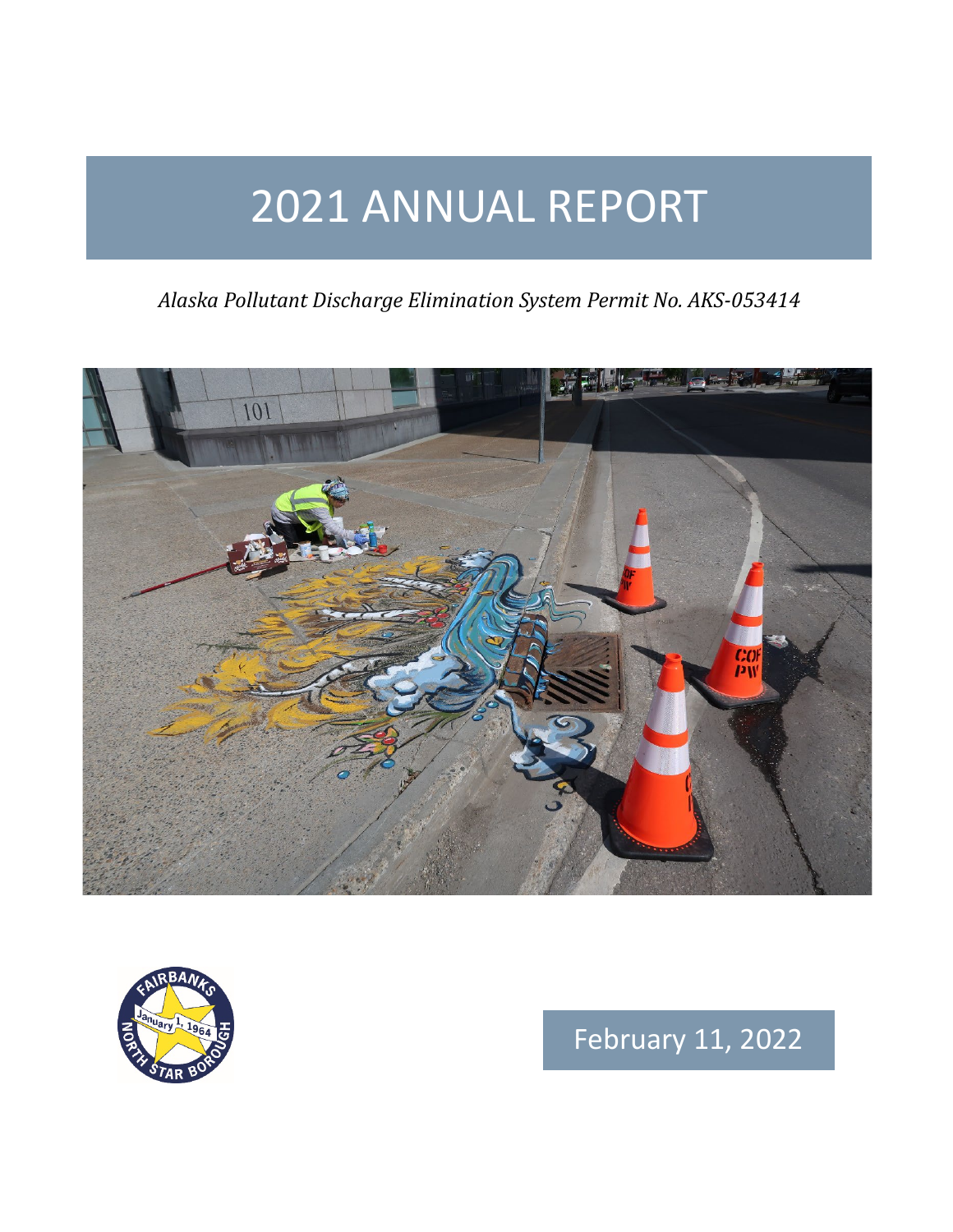### 2021 ANNUAL REPORT

This Annual Report documents the activities undertaken January through December 2021 to comply with the requirements of Alaska Pollutant Discharge Elimination System Permit No. AKS-053414 issued by the Alaska Department of Environmental Conservation to the Fairbanks North Star Borough. By signature below, this report is hereby certified in accordance with 18 AAC 83.385.

"*I certify under penalty of law that this document and all attachments were prepared under my direction or supervision in accordance with a system designed to assure that qualified personnel properly gather and evaluate the information submitted. Based on my inquiry of the person or persons who manage the system, or those persons directly responsible for gathering information, the information submitted is, to the best of my knowledge and belief, true, accurate, and complete. I am aware that there are significant penalties for submitting false information, including the possibility of fine and imprisonment for knowing violations.*"

**FAIRBANKS NORTH STAR BOROUGH**

\_\_\_\_\_\_\_\_\_\_\_\_\_\_\_\_\_\_\_\_\_\_\_\_\_\_\_\_\_\_\_\_\_\_\_\_\_\_\_\_\_\_\_\_\_\_\_\_\_\_\_\_\_\_\_\_\_\_\_\_ \_\_\_\_\_\_\_\_\_\_\_\_\_\_\_\_\_\_\_\_\_\_\_\_\_\_\_\_\_\_\_

David Bredlie, Director, Public Works Date

02/11/2022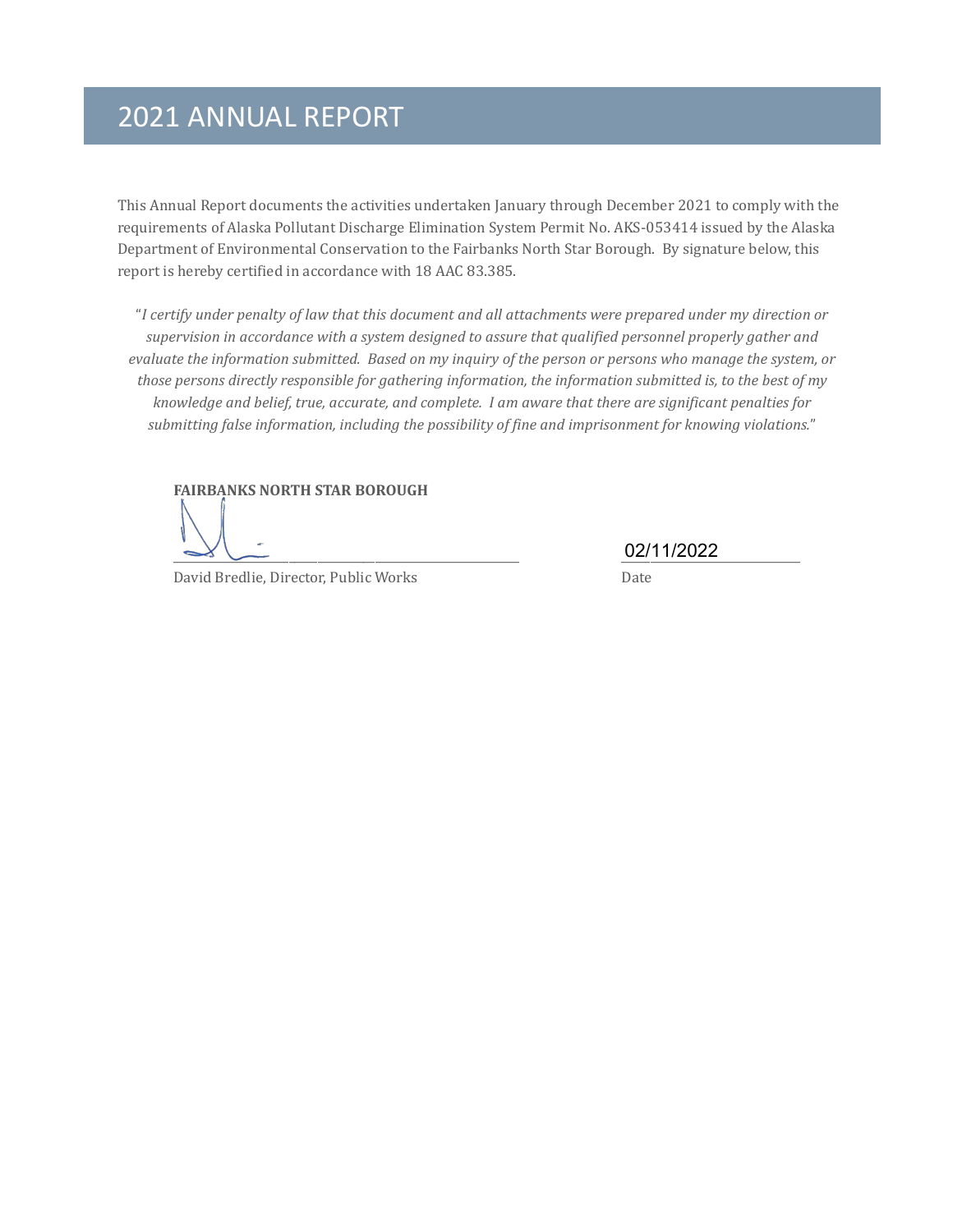## TABLE OF CONTENTS

### Contents

| 3.4 Construction Site Storm Water Runoff Control _______________________________ | $\frac{14}{2}$ |
|----------------------------------------------------------------------------------|----------------|
|                                                                                  |                |
| Compliance Activities 14                                                         |                |
|                                                                                  |                |
|                                                                                  |                |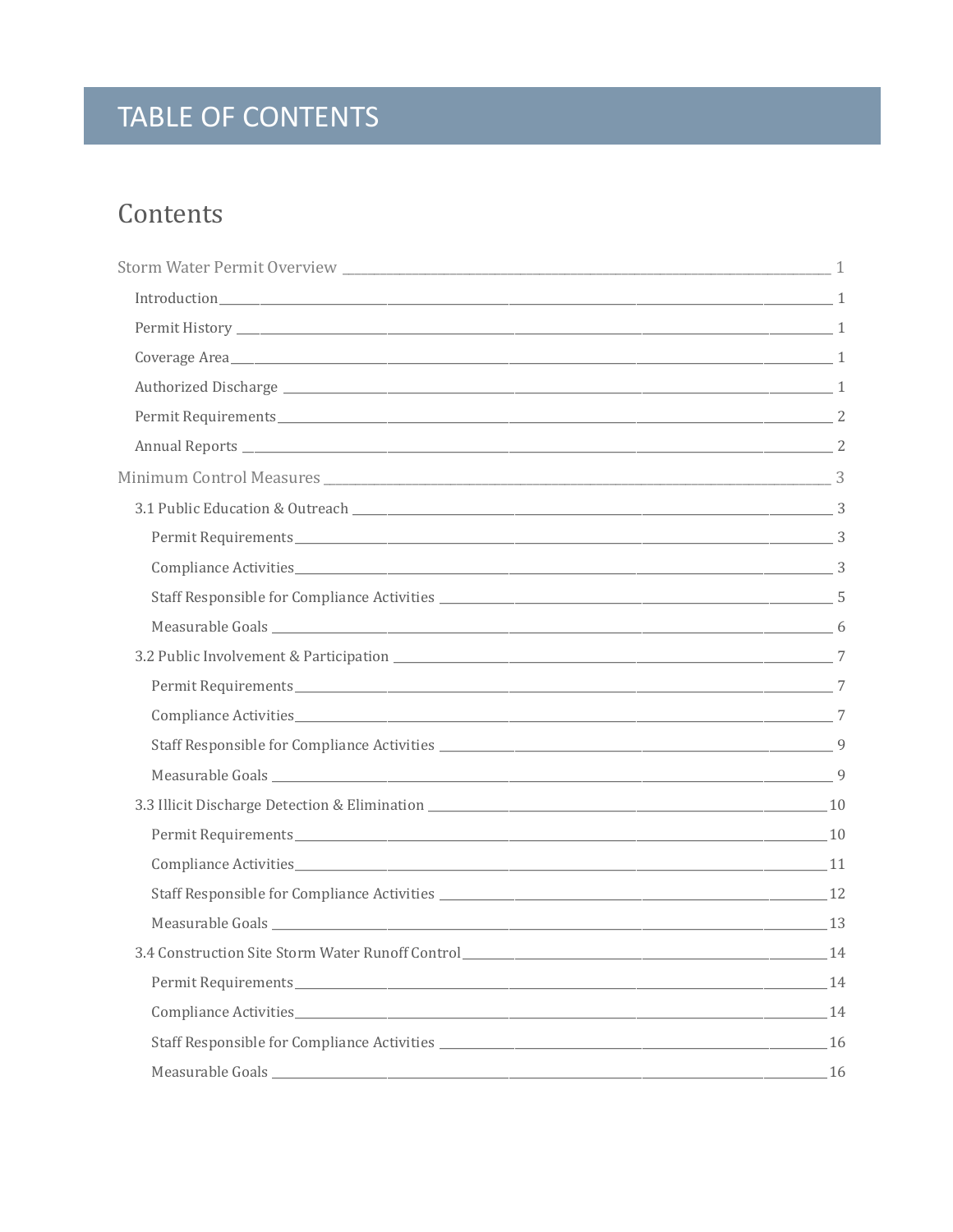### TABLE OF CONTENTS

### Appendices

| A | Public Education & Outreach                                |
|---|------------------------------------------------------------|
| B | Public Involvement & Participation                         |
| C | Illicit Discharge Detection & Elimination                  |
| D | <b>Construction Site Storm Water Runoff Control</b>        |
|   | <b>Post Construction Storm Water Management</b>            |
| E | Pollution Prevention & Good Housekeeping                   |
| F | Monitoring Program Plan and Quality Assurance Project Plan |
|   |                                                            |

G Storm Water Management Plan – January 2022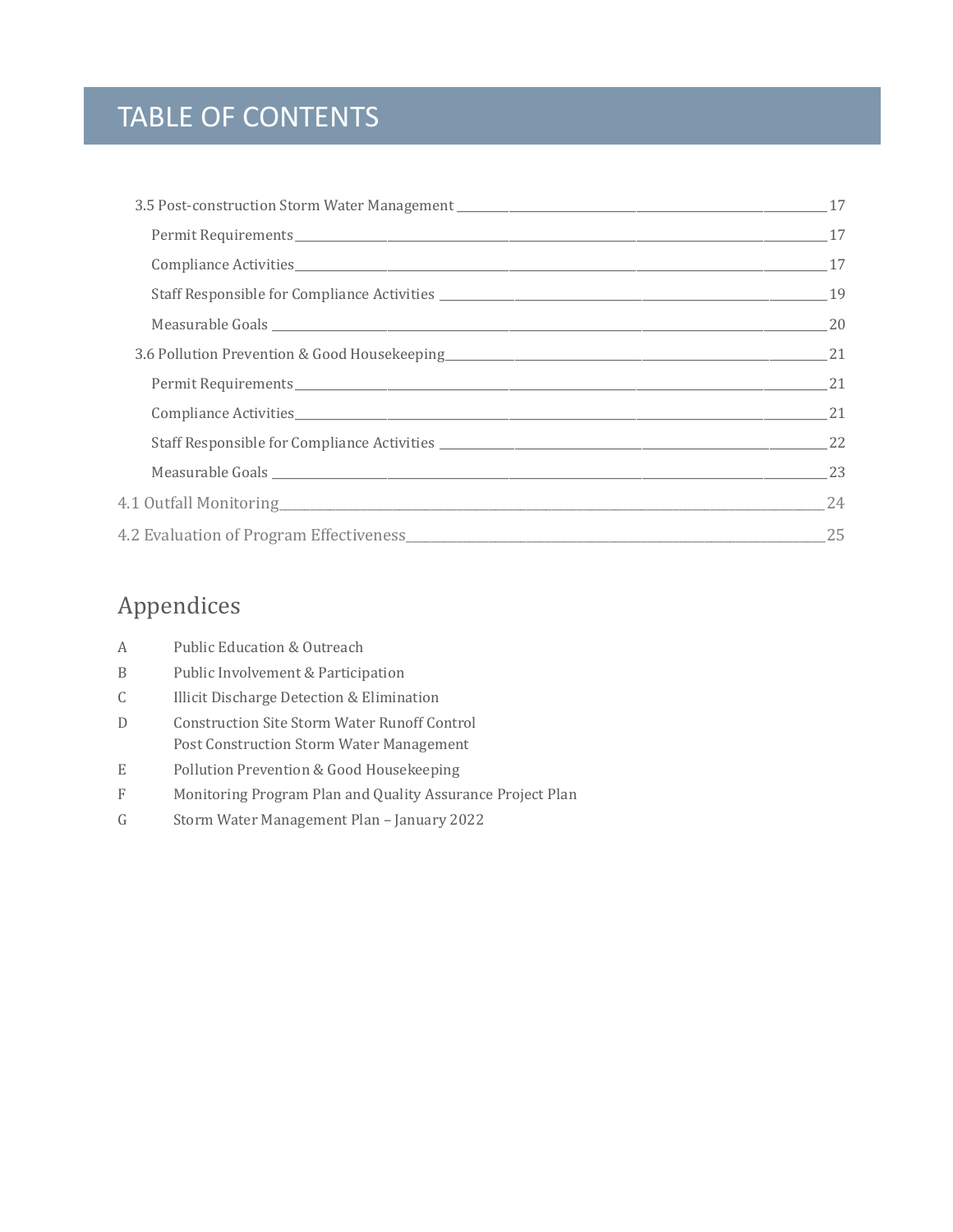### <span id="page-4-0"></span>Storm Water Permit Overview

#### <span id="page-4-1"></span>INTRODUCTION

This Annual Report documents the activities undertaken January through December 2021 to comply with the requirements of Alaska Pollutant Discharge Elimination System (APDES) Permit No. AKS-053414 issued by the Alaska Department of Environmental Conservation (ADEC) to the Fairbanks North Star Borough (FNSB). Annual Reports are required to be submitted to the ADEC in accordance with Section 4.3 of the permit. The last report documented activities undertaken January 2020 through December 2020. Annual reports are required to be submitted to the ADEC by February 15.

#### <span id="page-4-2"></span>PERMIT HISTORY

The FNSB was originally issued a Phase II National Pollutant Discharge Elimination System (NPDES) Permit from the U.S. Environmental Protection Agency (EPA) on June 1, 2005 for a term of five years. The ADEC later assumed authority over the permit in October 2009 under the APDES Program and provided an administrative extension for the existing permit's requirements to remain effective and enforceable until a new permit could be developed and issued. The new permit, with new requirements, was issued to the FNSB in June 2013 with an effective five-year term beginning August 1, 2013 and expiring July 31, 2018. FNSB and ADEC went through the permit renewal process in 2018 resulting in a slightly modified new five-year permit with an effective term starting July 1, 2018 and expiring June 30, 2023. A copy of the permit can be found at https://www. fnsb.gov/DocumentCenter/View/796/APDES-Permit-Number-AKS-053414-PDF. This annual report documents compliance with the current permit that covered the calendar year 2021.

#### <span id="page-4-3"></span>COVERAGE AREA

The permit covers all areas within the boundary of the Fairbanks Urbanized Area that are served by the municipal separate storm sewer system (MS4) owned and operated by the FNSB. Urbanized area boundaries are established by U.S. Census Bureau and defined as the core census block groups or blocks that have a population density of at least 1,000 people per square mile and surrounding census blocks that have an overall density of at least 500 people per square mile. The current boundary of the Fairbanks Urbanized Area was established using data from the 2010 Census. A map of this boundary can be found at https://fnsb.maps.arcgis.com/apps/webappviewer/index.html?id=9e10ca346d88422888b81b048d562e9b

#### <span id="page-4-4"></span>AUTHORIZED DISCHARGE

With some limitations, the permit authorizes the FNSB to discharge storm water to waters of the U.S. from all portions of the MS4 owned and operated by the FNSB located within the boundary of the Fairbanks Urbanized Area. The limitations are outlined in Section 1.4 of the permit and include non-storm water discharges, discharges threatening water quality, snow disposal to receiving waters, and discharges to water qualityimpaired receiving waters.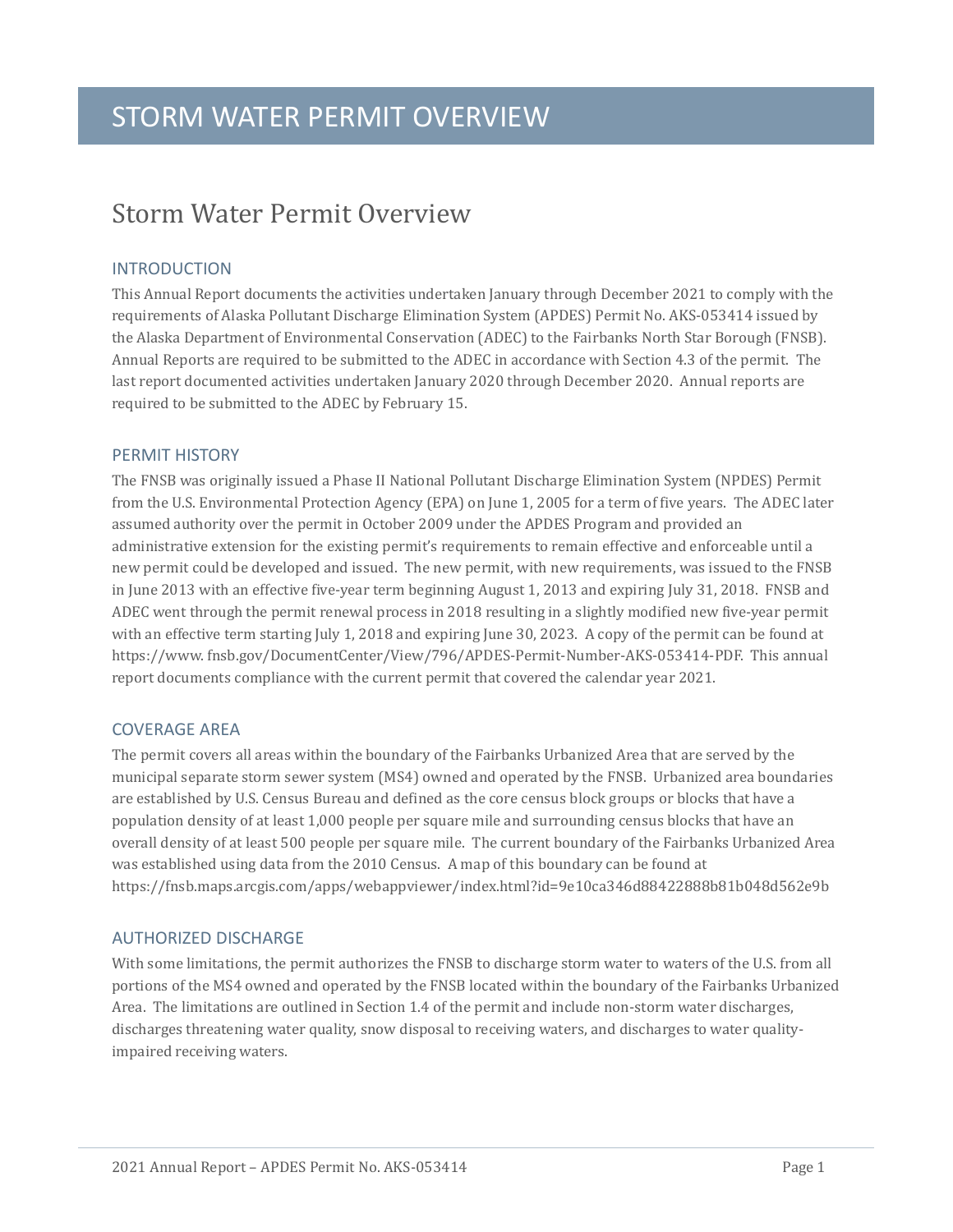#### <span id="page-5-0"></span>PERMIT REQUIREMENTS

The permit requires the FNSB to develop and implement a Storm Water Management Program and meet the individual requirements of the following minimum control measures:

- 1. Public Education & Outreach
- 2. Public Involvement & Participation
- 3. Illicit Discharge Detection & Elimination
- 4. Construction Site Storm Water Runoff Control
- 5. Post-construction Storm Water Management
- 6. Pollution Prevention & Good Housekeeping

The Program is documented in the Storm Water Management Plan, which was written by the FNSB in April 2014 and updated in January 2022. The plan without appendices is attached in Appendix G of this report and the entire plan can be found at https://www.fnsb.gov/DocumentCenter/View/798/Fairbanks-North-Star-Borough-FNSB-Storm-Water-Management-Plan-PDF. The plan identifies best management practices (BMPs) and other strategies to meet the requirements of the minimum control measures and reduce the discharge of pollutants from the MS4 to the maximum extent practicable to protect the water quality of receiving waters. Documentation of the activities undertaken in accordance with the plan is included in the following sections of this report and Appendices A through F.

#### <span id="page-5-1"></span>ANNUAL REPORTS

In accordance with Section 4.3 of the permit, Annual Reports must include:

- An updated Storm Water Management Plan document.
- Description of the effectiveness of each Plan component or activity.
- Planned activities and changes for the next reporting period for each plan component or activity.
- An evaluation of compliance with the requirements of this permit, the appropriateness of identified BMPs, and progress toward achieving identified measurable goals of each minimum control measure.
- Results of any information collected and analyzed during the previous reporting period, including monitoring data used to assess the success of the program at reducing the discharge of pollutants to the maximum extent practicable.
- A summary of the activities the FNSB plans to undertake during the next reporting cycle (including an implementation schedule) for each minimum control measure.
- Proposed changes and completed changes to the Storm Water Management Plan, including changes to any BMPs or any identified measurable goals for any minimum control measure.
- Description and schedule for implementation of additional BMPs that may be necessary, based on monitoring results, to ensure compliance with applicable water quality standards.
- Notice if the FNSB is relying on another entity to satisfy some of the permit obligations, if applicable.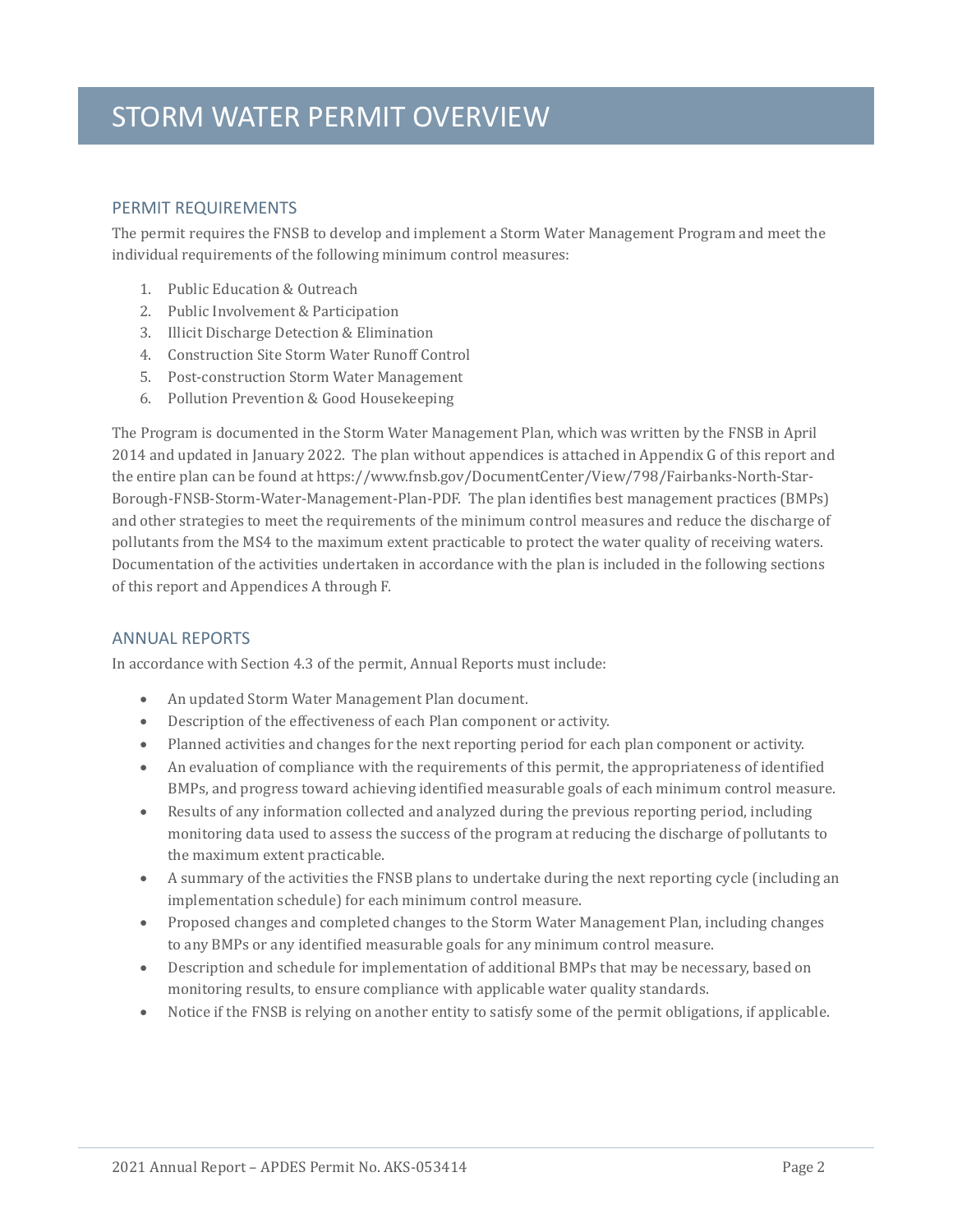### <span id="page-6-0"></span>Minimum Control Measures

The following subsections list the individual requirements for each minimum control measure, a description of the activities undertaken by the FNSB to comply with those requirements, and measurable goals for the next reporting period.

#### <span id="page-6-1"></span>3.1 PUBLIC EDUCATION & OUTREACH

#### <span id="page-6-2"></span>**Permit Requirements**

To date, the FNSB has met all the requirements under Minimum Control Measure 1 – Public Education & Outreach with adjustments made due to the COVID-19 pandemic. The following table provides a summary of the individual requirements, compliance dates, and status as of December 2021.

| <b>Permit Requirements</b>                                                                                                                                                                                                                                  | Compliance<br>Date | <b>Status</b>        |
|-------------------------------------------------------------------------------------------------------------------------------------------------------------------------------------------------------------------------------------------------------------|--------------------|----------------------|
| FNSB must maintain a public education program to educate the community<br>about the impacts of storm water discharges on water bodies and the steps that<br>citizens and businesses can take to reduce pollutants in storm water runoff.<br>[Section 3.1.1] | Annually           | Complete,<br>ongoing |
| At least annually, the FNSB must distribute storm water educational materials to<br>target audiences that encourage the public to improve water quality. [Section<br>$3.1.2$ ]                                                                              | Annually           | Complete,<br>ongoing |
| At least annually, the FNSB must prepare and distribute appropriate information<br>that encourages the public to improve water quality to local media outlets.<br>[Section 3.1.3]                                                                           | Annually           | Complete,<br>ongoing |

#### <span id="page-6-3"></span>**Compliance Activities**

The City of Fairbanks, City of North Pole, University of Alaska, Fairbanks and the Alaska Department of Transportation & Public Facilities – Northern Region (Fairbanks Permittees) have a separate but similar APDES permit (Fairbanks Permit) to the FNSB. The FNSB and Fairbanks Permittees have worked together since 2005 to implement a unified public education program on local storm water issues. The program's education and outreach activities are focused in the month of April of each year when snowmelt runoff is prevalent, parking lots and streets are flooded, and storm water concerns are easily identifiable to residents of the community. The program is focused on creating awareness and educating the public about the impacts of storm water discharges to the MS4 and local water bodies and provides information on how citizens and businesses can take steps to reduce pollutants in storm water runoff. Program activities completed during the 2021 reporting year included the following:

- Updating and maintaining an informative storm water management program website
- Providing educational presentations on storm water at local schools
- Providing guest presentations on storm water to interested groups
- Distributing educational material by mail, in person, and via local media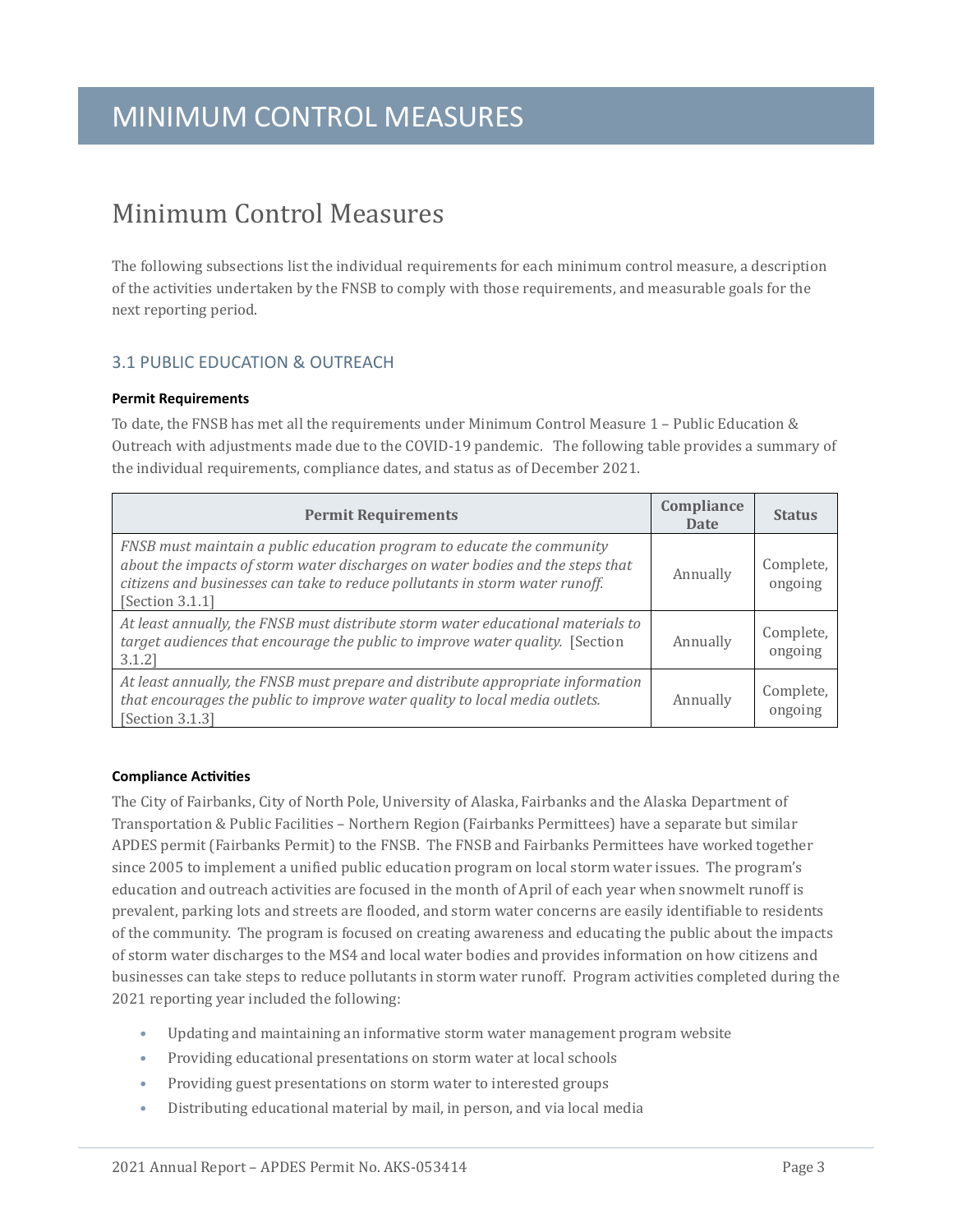• Other Public Education and Outreach Activities

#### **Fairbanks Storm Water Management Program Webpage**

The website can be viewed at fnsb.gov/383/Fairbanks-Storm-Water-Management-Program. It provides an overview of storm water and pollutants of concern in the Fairbanks area, program information for each of the six Minimum Control Measures, a list of ways the public can get involved (i.e. attending storm water committee meetings, participating in stream cleanup events, etc.), links to the City of Fairbanks, City of North Pole, and FNSB storm water ordinances and corresponding site development plan review requirements, a link to access and view the comprehensive storm drain system map of the entire FNSB, links to local publications such as the Best Management Practice (BMP) Effectiveness Report for Fairbanks, directions on how to report illicit discharges, and contact information for the storm water coordinators for each of the FNSB and Fairbanks Permittees. The website also provides links to the ADEC Storm Water Program webpage, ADEC Construction General Permit, ADEC Alaska Storm Water Guide, Cities of Fairbanks and North Pole Storm Water Management Program Guide, FNSB BMP Design Guide, Site Development Plan Review Requirements that includes a map and storm water plan submittal flowchart for the Fairbanks Urbanized Area, the current APDES MS4 Permits, the most recent MS4 Annual Reports, brochures such as the Snow Storage & Disposal for Local Contractors and 10 Ways You Can Prevent Storm Water Runoff Pollution and links to associated groups such as the Tanana Valley Watershed Association and the Fairbanks Soil and Water Conservation District.

#### **Educational Presentations on Storm Water at Local Schools**

The Fairbanks Permittees were able to offer a limited number of storm water educational presentations in Fairbanks in 2021. Presentations were given to FNSB elementary classrooms (grades 1-6) via videoconference software. The presentation was projected within the classroom and children were able to ask questions and have a dialogue with the presenter. A list of the educational presentations and the estimated number of students in attendance is included in Appendix A. (A1)

#### **Guest Presentations on Storm Water**

The Fairbanks Permittees were able to provide two guest presentations to UAF Watershed Planning students. The presentations included information on the Fairbanks Storm Water Management Program, green infrastructure, and water quality in 2021.

#### **Educational Material Distribution**

2021 Fairbanks IABA Home Show – The 2021 IABA Home Show was held outdoors at the Tanana Valley State Fairground on May 14-16. The FSWAC staffed a booth all three days. The Home Show is an annual event held in Fairbanks each spring to kick off the construction season and includes a wide variety of local vendors showcasing building materials, equipment, and services. This year the FSWAC shared a booth with Fairbanks Soil & Water Conservation District. Committee members distributed brochures about the stormwater program and green infrastructure in addition to holding a raffle for a rain barrel.

Other in person events - FSWAC members did not participate in other annual events such as the Fort Wainwright Earth Day Fair (now incorporated into Outdoor Days), which was cancelled, or Fairbanks Midnight Sun Festival due to the COVID-19 pandemic.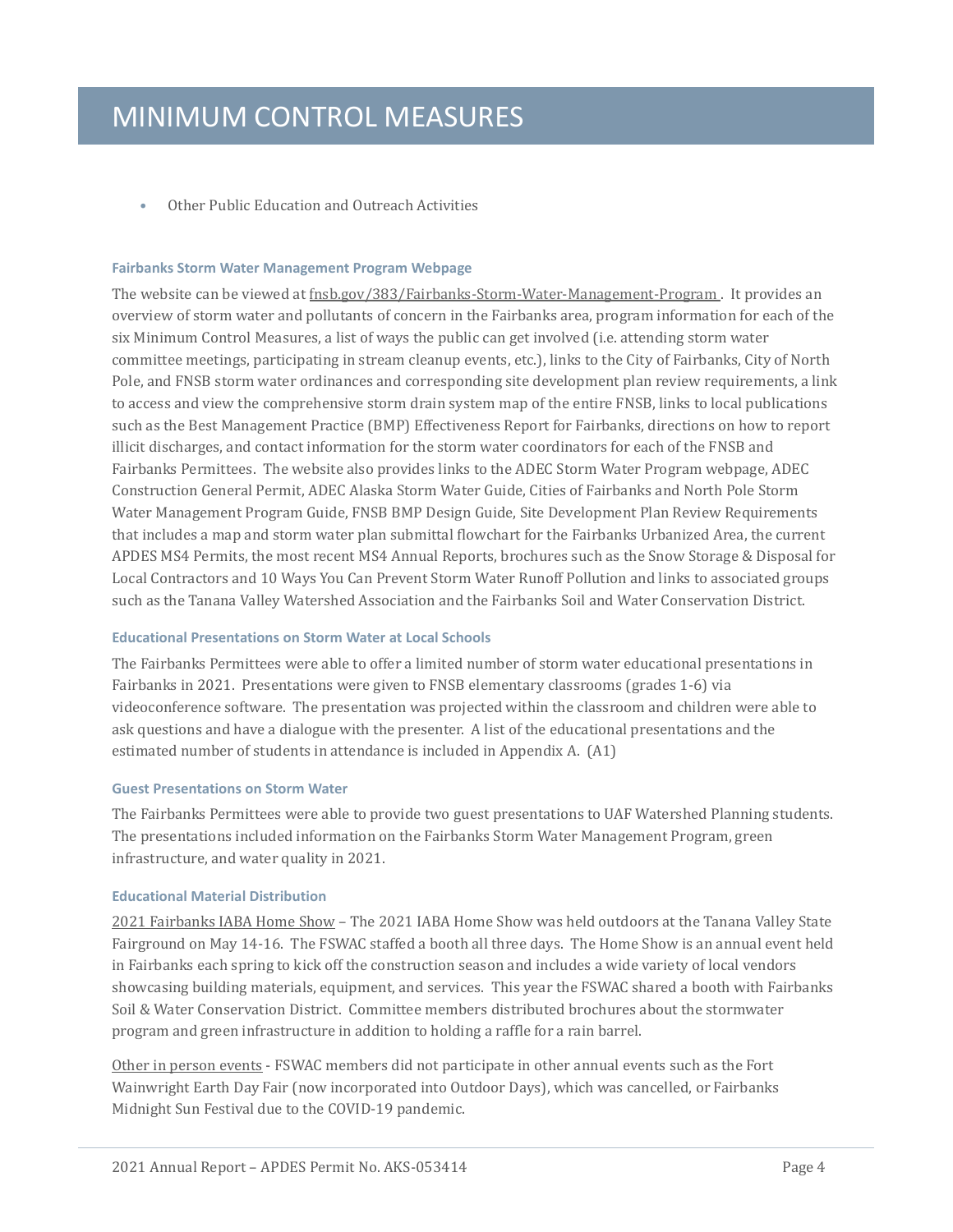Fairbanks Daily News-Miner Public Notice – FNSB staff placed a storm water advertisement "Know the Law" in a special section of the local newspaper. The "Building, Home & Garden Tabloid" section was published on May 14, 2021. The notice targeted local developers, engineers, and contractors to make them aware of the local storm water plan review and permitting requirements for the City of Fairbanks, City of North Pole, and the FNSB. A copy of the advertisement is included in Appendix A. (A2)

Direct Mailings - In the first week in December, *the Snow Storage and Disposal Practices for Local Contractors* pamphlet was sent to 50+ known landscape and snow removal contractors. See Appendix A (A3) for pamphlet.

Public Service Announcements - In the Spring of 2021, The Fairbanks Permittees arrange for a "Don't Pollute" Public Service Announcement (PSA) on local radio stations that reminds people of the function of the storm drain systems and the importance of keeping them clean. PSA text provided in Appendix A. (A4)

#### **Other Public Education & Outreach Activities**

Additional public education and outreach activities completed during the 2021 reporting year included hosting a stream cleanup day event, supporting the local Adopt-A-Stream (AAS) Program, assessing the storm drain stenciling program, assisting and supporting a storm drain art contest, convening monthly storm water advisory committee meetings open to the public, and updating the Fairbanks Storm Water Management webpage; all of which are later discussed under Minimum Control Measure 2 – Public Involvement & Participation.

#### <span id="page-8-0"></span>**Staff Responsible for Compliance Activities**

The following individuals were responsible for implementing and coordinating the public education and outreach activities during the 2021 reporting period:

• FNSB – Janet Smith, Deputy Director, Public Works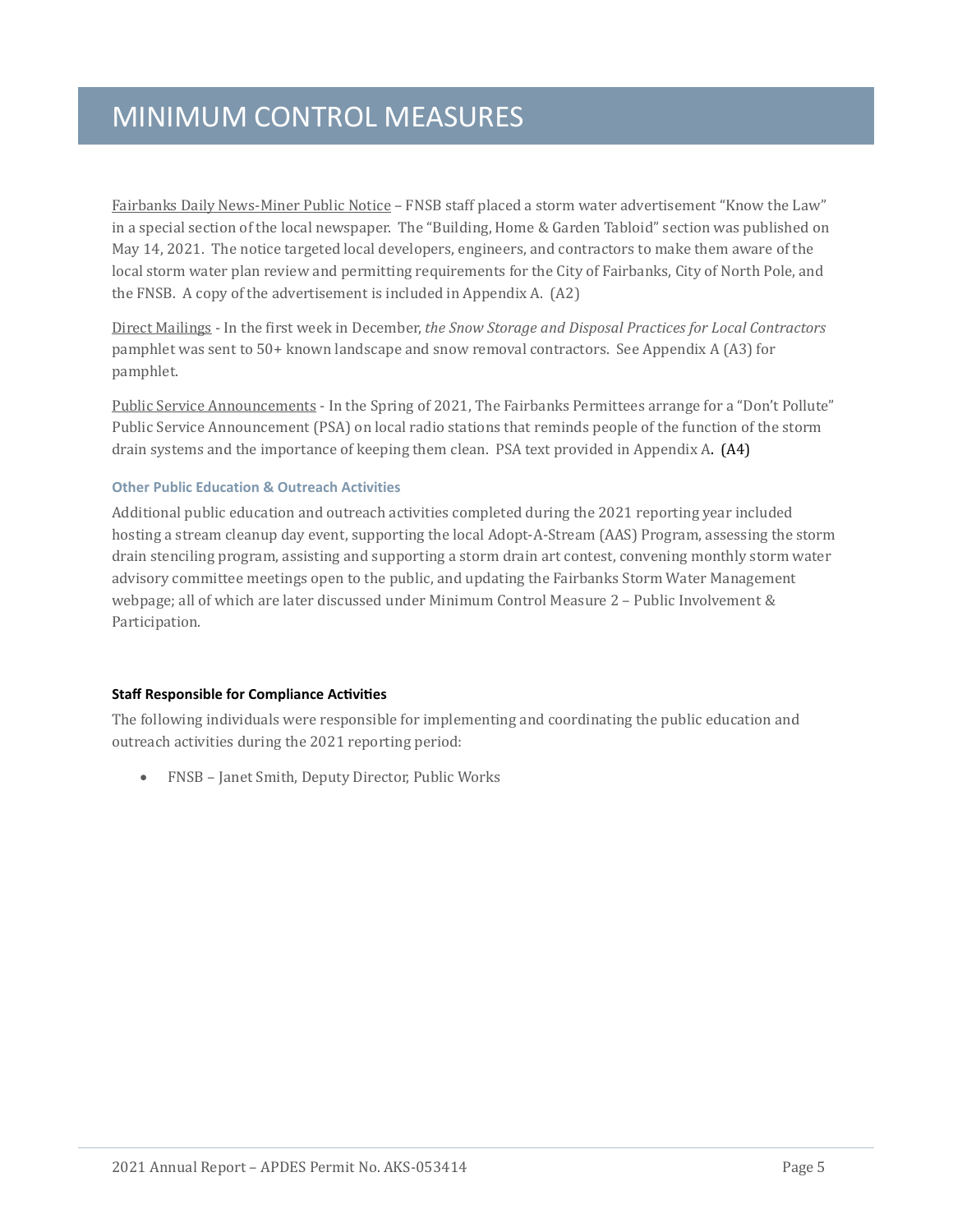#### <span id="page-9-0"></span>**Measurable Goals**

The following table details the measurable goals set forth in the FNSB's July 2014 Storm Water Management Plan and carried forward to the 2022 Plan, whether or not the goals were achieved during the current reporting period, and lists proposed changes, if any, for the next reporting period.

| <b>Measurable Goals</b>                                                                       | <b>Achieved during</b><br>current reporting<br>period? | <b>Proposed</b><br>changes for next<br>reporting period? |
|-----------------------------------------------------------------------------------------------|--------------------------------------------------------|----------------------------------------------------------|
| Maintain the Storm Water Management Program website for<br>the duration of the permit term    | <b>Yes</b>                                             | No.                                                      |
| Annually provide a minimum of 15 educational presentations<br>on storm water at local schools | $No*$                                                  | N <sub>0</sub>                                           |
| Annually provide guest presentations on storm water to local<br>interest groups, as requested | <b>Yes</b>                                             | N <sub>0</sub>                                           |
| Annually distribute storm water educational brochures at a<br>minimum of two local events     | $Yes**$                                                | N <sub>0</sub>                                           |
| Annually mail educational brochures to landscaping, snow<br>removal, and building contractors | Yes.                                                   | No.                                                      |
| Annually issue at least one PSA to local media outlets for<br>broadcast                       | Yes                                                    | No.                                                      |

\*Did not reach the goal of 15 presentation due to the COVID-19 pandemic.

\*\*Only attended one event in 2021 due to the COVID-19 pandemic.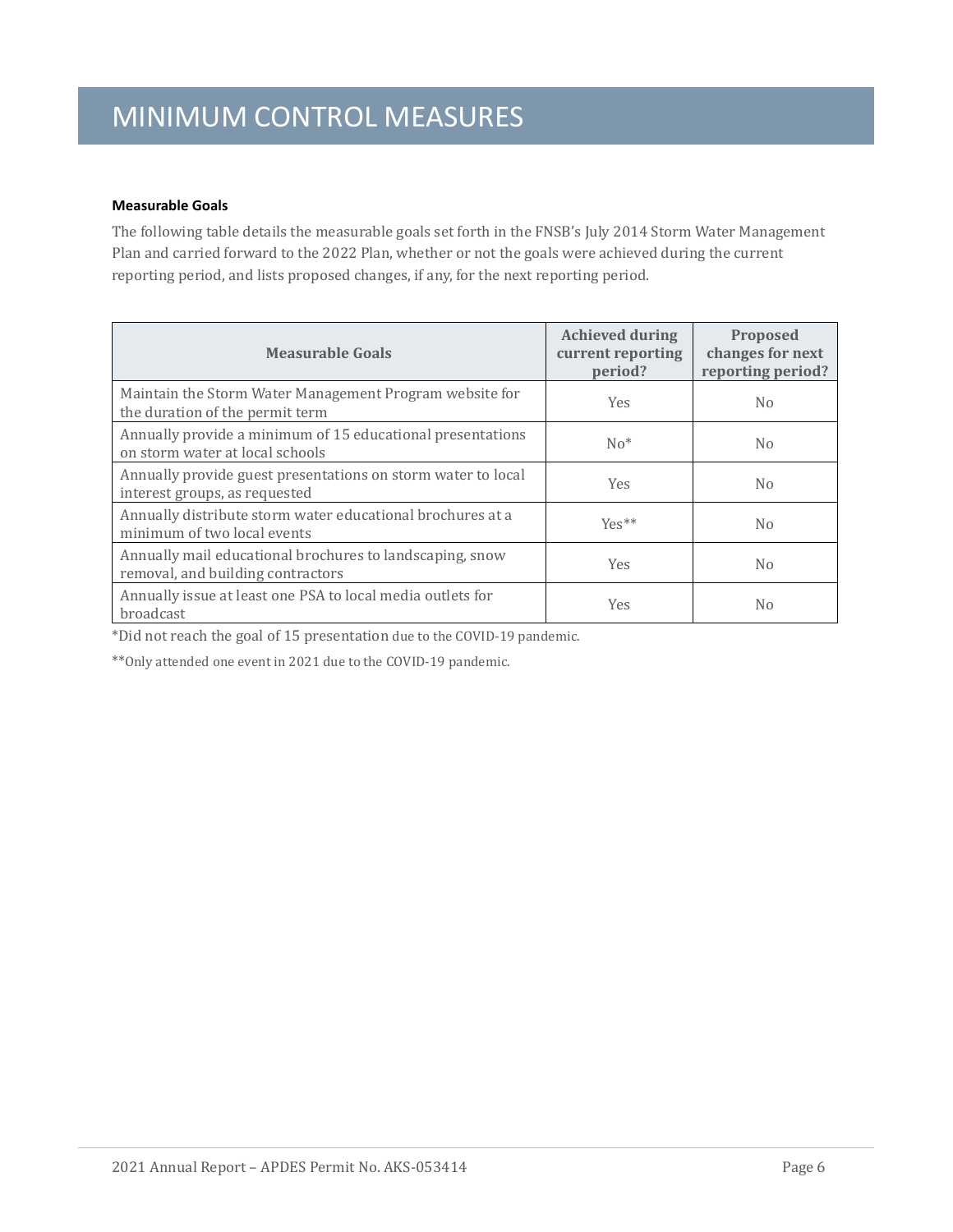#### <span id="page-10-0"></span>3.2 PUBLIC INVOLVEMENT & PARTICIPATION

#### <span id="page-10-1"></span>**Permit Requirements**

To date, the FNSB has met all the requirements under Minimum Control Measure 2 – Public Involvement & Participation. The following table provides a summary of the individual requirements, compliance dates, and status as of December 2021.

| <b>Permit Requirements</b>                                                                                                                                                                                                                                                                                                                                                                                          | Compliance<br><b>Date</b> | <b>Status</b>        |
|---------------------------------------------------------------------------------------------------------------------------------------------------------------------------------------------------------------------------------------------------------------------------------------------------------------------------------------------------------------------------------------------------------------------|---------------------------|----------------------|
| FNSB must comply with applicable state and local public notice requirements<br>when implementing a public involvement/participation program. [Section 3.2.1]                                                                                                                                                                                                                                                        | Annually                  | Complete,<br>ongoing |
| FNSB must continue to make the Storm Water Management Plan and all Annual<br>Reports available to the public through the municipal library system, an FNSB /<br>Fairbanks co-permittee-maintained website, or other easily accessible location.<br>Public outreach should include location information whenever appropriate.<br>Section 3.2.21                                                                      | Annually                  | Complete,<br>ongoing |
| FNSB must continue the Storm Water Advisory Committee. The Storm Water<br>Advisory Committee meeting schedule must be made known to the public and<br>ADEC through direct mail or e-mail notification, if possible, and other locally<br>appropriate means. [Section 3.2.3]                                                                                                                                         | Quarterly                 | Complete,<br>ongoing |
| FNSB must continue to implement a storm drain stenciling program. [Section]<br>$3.2.4$ ]                                                                                                                                                                                                                                                                                                                            | Annually                  | Complete,<br>ongoing |
| At least annually, FNSB must continue to host a community Stream Cleanup Day.<br>[Section 3.2.5]                                                                                                                                                                                                                                                                                                                    | Annually                  | Complete,<br>ongoing |
| FNSB must maintain the means of providing relevant storm water information to<br>and accepting input from the public through providing the public with internet<br>access via a website, a telephone hotline, and/or other appropriate means. The<br>availability of this education and communication tool must be advertised to the<br>public through the FNSB's ongoing public education efforts. [Section 3.2.6] | Annually                  | Complete,<br>ongoing |

#### <span id="page-10-2"></span>**Compliance Activities**

#### **Public Notices**

The FNSB follows the public notice requirements of the State of Alaska's Administrative Procedures Act (AS 44.62), including but not limited to the Open Meetings Act (AS 44.62.310), as well as all internal policies.

#### **Storm Water Management Plan & Annual Reports**

Copies of both the FNSB's and Fairbanks Permittees' APDES permits, Storm Water Management Plans, and most recent Annual Reports submitted to ADEC are made available to the public through the Fairbanks Storm Water Management Program website at fnsb.gov/383/Fairbanks-Storm-Water-Management-Program.

#### **Fairbanks Storm Water Advisory Committee**

In 2003, the FNSB and the Fairbanks Permittees formed the Fairbanks Storm Water Advisory Committee (FSWAC) to coordinate and carry out the development, implementation, and review of the Fairbanks Storm Water Management Program. The FSWAC is comprised of agency representatives from each of the Fairbanks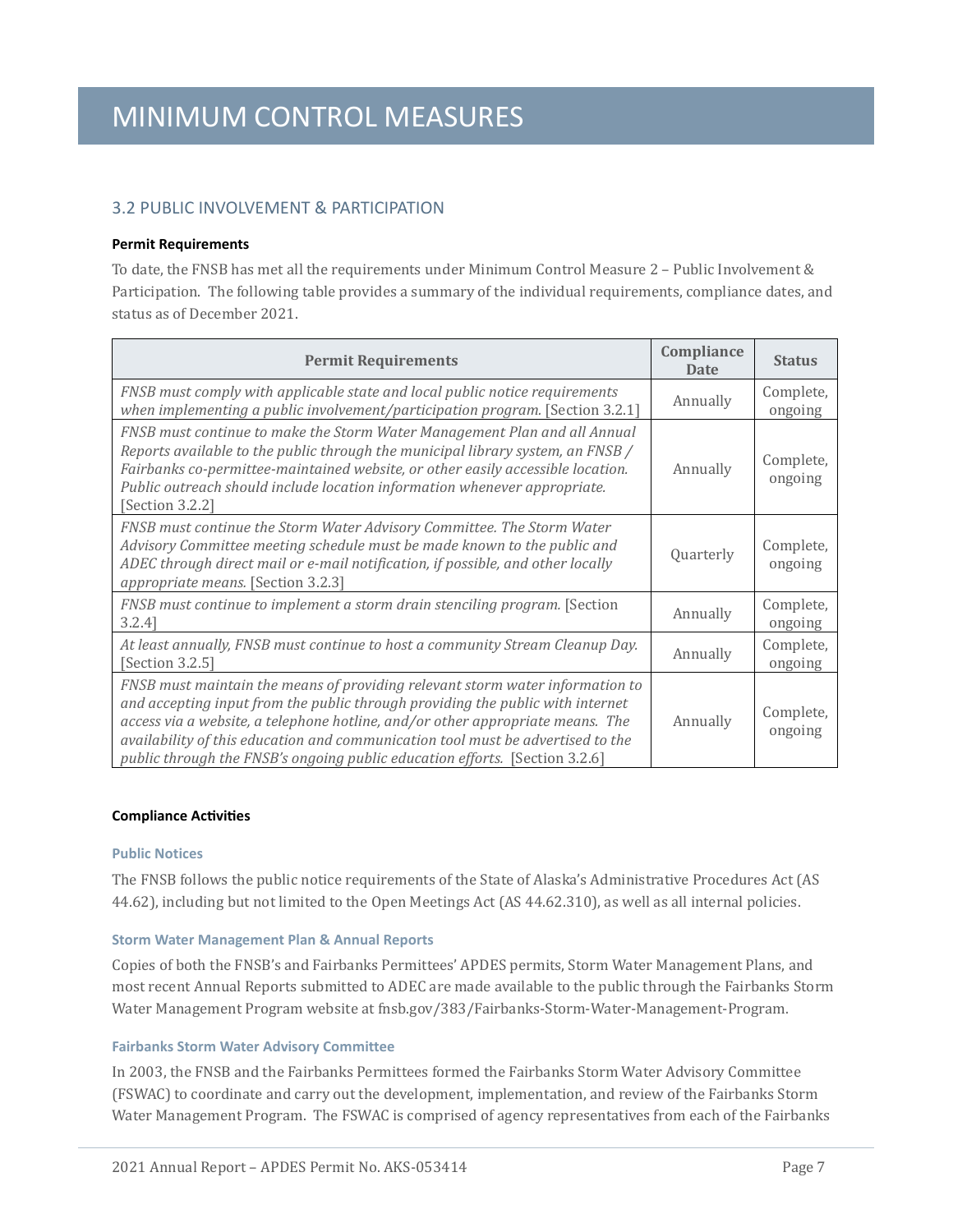Permittees' agencies, the FNSB, ADEC, as well as one citizen member from each of Fairbanks and North Pole serving as representatives of their respective communities. The FSWAC meets via Zoom on the second Thursday of each month from 11:00a.m. to 12:30 p.m. All meetings are open and advertised to the public. The meeting schedule is posted on the Fairbanks Storm Water Management Program website, on the city of Fairbanks website, via social media, and via email to the FSWAC's email distribution list. Minutes are drafted and approved by the FSWAC for every meeting held. Copies of the minutes for the 2021 reporting period are included in Appendix B. (B1)

#### **Storm Drain Stenciling Program**

FNSB annually inspects and stencils as necessary storm drain inlets to bring attention to inlets, educate the public on where storm water drains empty to, and discourage illicit discharges. There is a common misconception that storm drains flow to the City's sewer treatment plant and the stenciling program helps clear up this misconception. The FNSB storm drain stencil has an outline of a salmon on it with the words "Dump No Waste, Drains to River". During the 2021 reporting year, FNSB inspected all its known inlets. Photos of stenciling completed in the past and a spreadsheet of the current locations are included in Appendix B. (B2, B3)

#### **Storm Drain Art Contest**

In coordination with the storm drain stenciling program, FNSB and the Fairbanks Permittees held the  $8<sup>th</sup>$ annual Storm Drain Art Contest in downtown Fairbanks led by the Tanana Valley Watershed Association (TVWA). On June 5, 2021, 15-storm drains were painted on Lacy Street. The art was themed to bring awareness to the public that our storm drains empty into the river and not to the wastewater treatment plant. Posters were made of the submissions with final paintings and were hung in the School District Administration Building and Fairbanks City Hall. The flyer for the contest, photos of the event, sample posters, and TVWA Annual Report of Activities are included in Appendix B. (B4, B5, B6, B7)

#### **2021 Annual Stream Cleanup Day Event**

FNSB and the Fairbanks Permittees held the 17th Annual Stream Cleanup Day event in Fairbanks on June 12, 2021. Volunteers were assigned to clean up the various sections of the 5.5-mile long Noyes slough and the 2.5-mile long section of the Chena River running through downtown Fairbanks. In total, 40 people volunteered for the event and removed close to 600 pounds of trash (including litter, bags, tires, vehicle parts, bicycles, and various other items) out of the waterways. Volunteers included residents who live or work along the waterways, Fort Wainwright soldiers and staff, and other citizens and community groups who responded to the advertisements. Participants are given a Stream Cleanup Day t-shirt and snacks. The Lion's Club provided a barbeque lunch for all participants. Copies of the 2021 Stream Cleanup Day flyer, participant's briefing sheet, and event photos are included in Appendix B. (B8, B9, B10)

#### **Fairbanks Storm Water Management Program Website**

The FNSB maintains and hosts the Fairbanks Storm Water Management Program website. As described in previous sections the website can be viewed at: [fnsb.gov/383/Fairbanks-Storm-Water-Management-Program.](http://fnsb.gov/383/Fairbanks-Storm-Water-Management-Program)  It provides an overview of storm water and pollutants of concern in the Fairbanks area, program information for the six Minimum Control Measures, a list of ways the public can get involved (i.e. attending storm water committee meetings, participating in stream cleanup events, etc.), links to the FNSB, City of Fairbanks, and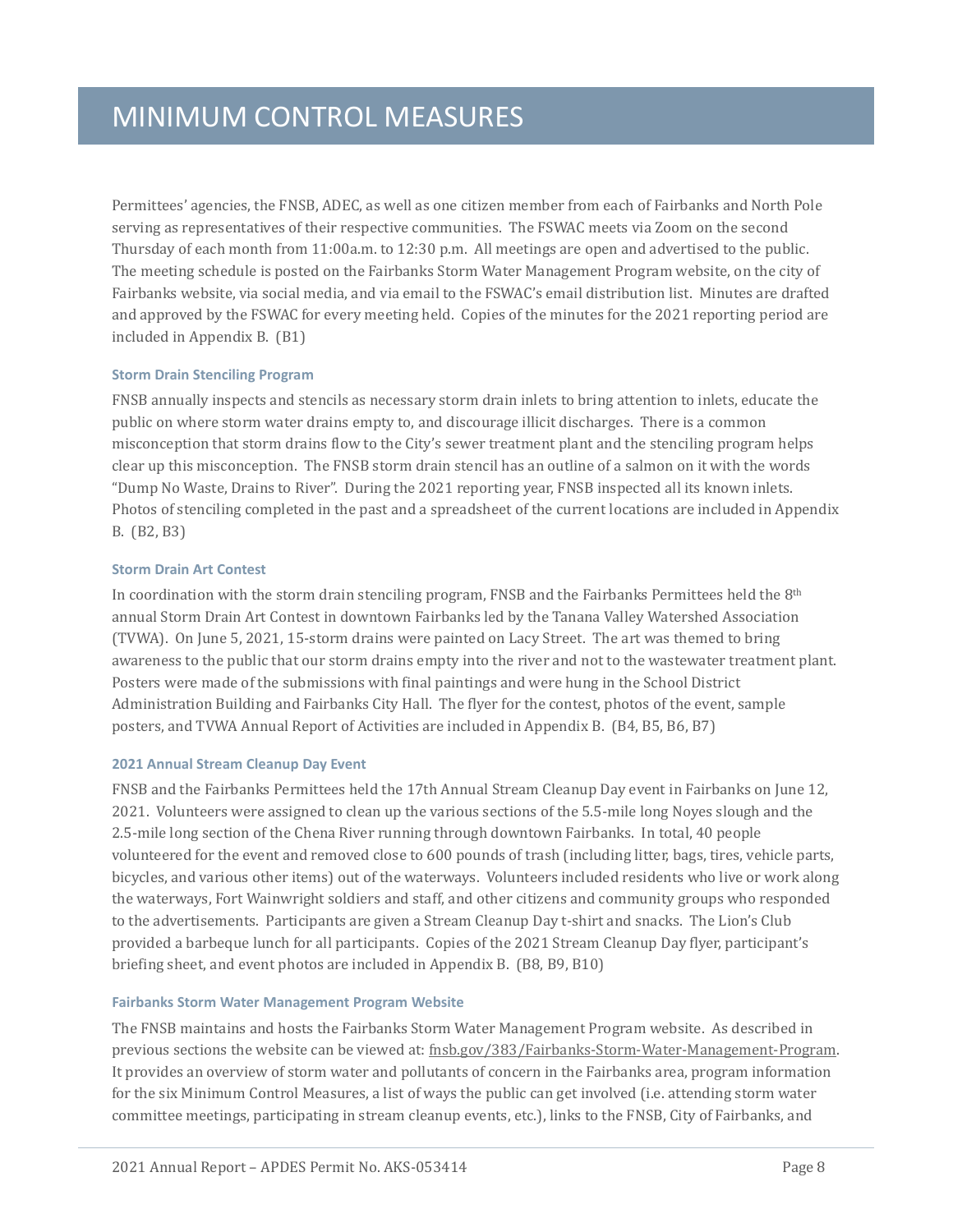City of North Pole storm water ordinances, corresponding site development plan review requirements, a link to access and view the comprehensive storm drain system map of the entire FNSB, links to local publications such as the Best Management Practice (BMP) Effectiveness Report for Fairbanks, directions on how to report illicit discharges, and contact information for the storm water coordinators for each of the Fairbanks Permittees and FNSB. The website also provides viewers links to the ADEC Storm Water Guide, and a Fairbanks Urbanized Area map and storm water submittal flowchart for the Area. The website address is printed on educational brochures distributed at local events and through the mail.

#### **Public Comments Log**

In addition to all the activities listed above, the FNSB maintains a log of public comments related to storm water. Comments are accepted via telephone, electronic mail, postal mail, and in person and are directed to appropriate staff to be addressed. Public comments received during the 2021 reporting period, including documentation of their resolution (if needed), are included in Appendix B. (B11)

#### <span id="page-12-0"></span>**Staff Responsible for Compliance Activities**

The following individuals were responsible for implementing and coordinating the public involvement and participation activities during the 2021 reporting period:

• FNSB – Janet Smith, Deputy Director, Public Works

#### <span id="page-12-1"></span>**Measurable Goals**

The following table details the measurable goals set forth in the FNSB's July 2014 Storm Water Management Plan and carried forward to the 2022 Plan, whether or not the goals were achieved during the current reporting period, and lists proposed changes, if any, for the next reporting period.

| <b>Measurable Goals</b>                                                                    | <b>Achieved during</b><br>current reporting<br>period? | Proposed<br>changes for next<br>reporting period? |
|--------------------------------------------------------------------------------------------|--------------------------------------------------------|---------------------------------------------------|
| Continue holding monthly FSWAC meetings for the duration of<br>the permit term             | Yes                                                    | No.                                               |
| Annually stencil FNSB storm drain inlets                                                   | $Yes*$                                                 | N <sub>0</sub>                                    |
| Annually host a Stream Cleanup Day event                                                   | Yes                                                    | No.                                               |
| Maintain the Storm Water Management Program Website for<br>the duration of the permit term | Yes                                                    | No.                                               |

\*All inspected and were in satisfactory condition.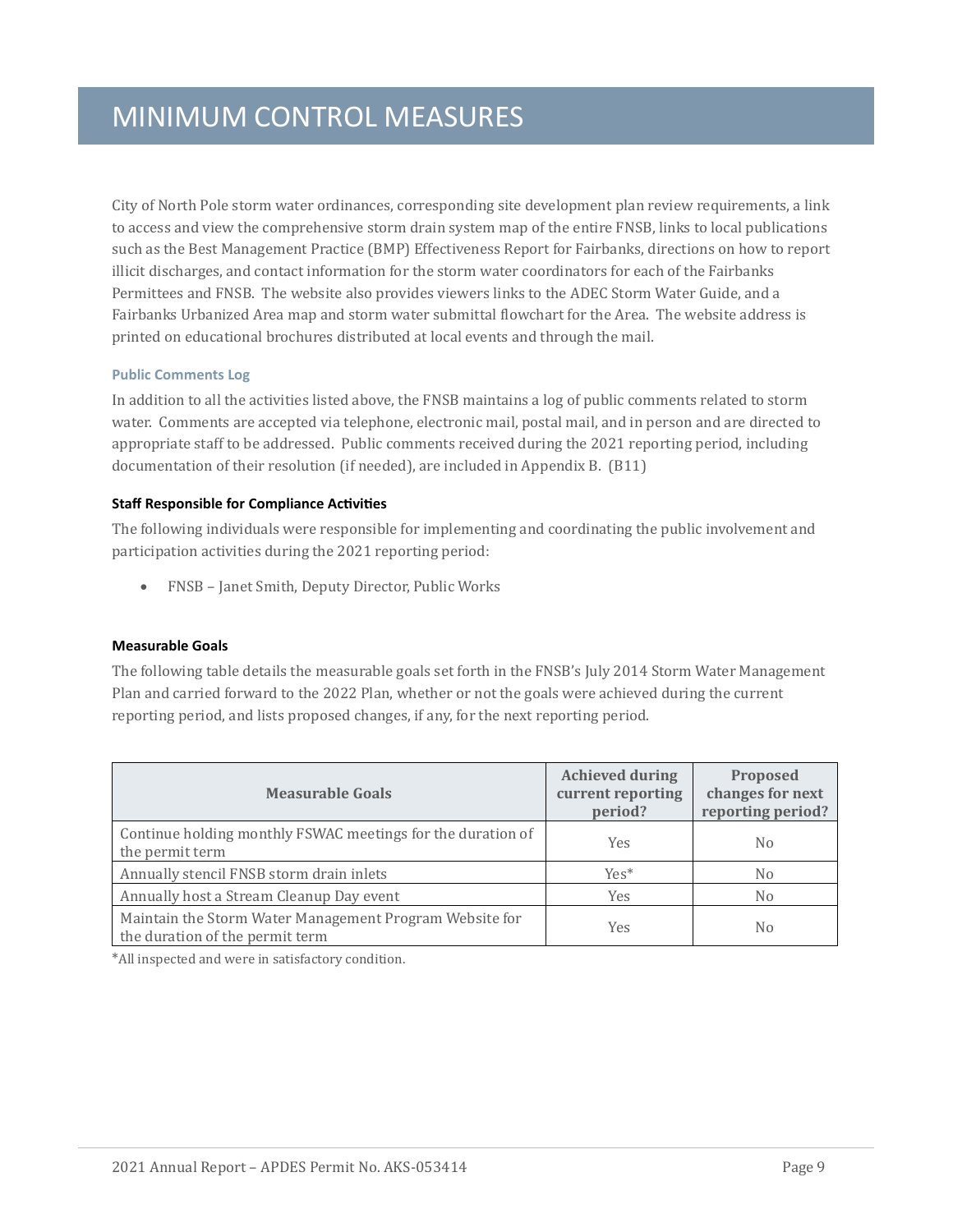#### <span id="page-13-0"></span>3.3 ILLICIT DISCHARGE DETECTION & ELIMINATION

#### <span id="page-13-1"></span>**Permit Requirements**

To date, the FNSB has met all of the requirements under Minimum Control Measure 3 – Illicit Discharge Detection & Elimination. The following table provides a summary of the individual requirements, compliance dates, and status as of December 2021.

| <b>Permit Requirements</b>                                                                                                                                                                                                                                                                                                                                                                                                                                                                                                                                                                                               | Compliance<br><b>Date</b> | <b>Status</b>        |
|--------------------------------------------------------------------------------------------------------------------------------------------------------------------------------------------------------------------------------------------------------------------------------------------------------------------------------------------------------------------------------------------------------------------------------------------------------------------------------------------------------------------------------------------------------------------------------------------------------------------------|---------------------------|----------------------|
| FNSB shall review and revise as necessary, the program to detect and eliminate<br>illicit discharges. FNSB must, as part of this activity, maintain an information<br>management system to track illicit discharges. [Section 3.3.1]                                                                                                                                                                                                                                                                                                                                                                                     | Annually                  | Complete,<br>ongoing |
| FNSB must review and revise an inventory and map of industrial facilities and<br>activities that are covered by the Multi-Sector General Permits (MSGP),<br>AKR060000 and that discharge directly to their MS4. At a minimum, the<br>inventory must include the facility name and address, nature of the business or<br>activity, Standard Industrial Classification code(s) or the newer North American<br>Industry Classification System that best reflect the facility product or service, the<br>receiving water body, and type of pollutants that may be discharged by the<br>facility or activity. [Section 3.3.2] | Annually                  | Complete             |
| FNSB must review the effectiveness and revise ordinances that effectively<br>prohibit non-storm water discharges into their MS4s. FNSB must implement<br>appropriate enforcement procedures and actions, including enforcement<br>escalation procedures for recalcitrant or repeat offenders. [Section 3.3.3]                                                                                                                                                                                                                                                                                                            | Annually                  | Complete,<br>ongoing |
| FNSB must prohibit any of the non-storm water flows listed in Part 1.4.1.3<br>through ordinance if such flows are identified by DEC or the FNSB as a source of<br>pollutants to the MS4. FNSB must document any existing local controls or<br>conditions placed on such discharges. [Section 3.3.4]                                                                                                                                                                                                                                                                                                                      | Annually                  | Complete,<br>ongoing |
| Annually, FNSB must inform users of the MS4 and the general public of hazards<br>associated with illegal discharges and improper disposal of waste. [Section<br>$3.3.5$ ]                                                                                                                                                                                                                                                                                                                                                                                                                                                | Annually                  | Complete,<br>ongoing |
| FNSB must review and update the comprehensive MS4 map. At a minimum, the<br>map must show jurisdictional boundaries, the location of all inlets and outfalls,<br>names and locations of all waters that receive discharges from those outfalls, and<br>locations of all municipally-owned and operated facilities, including public snow<br>disposal sites. If available, locations of all privately operated snow disposal sites<br>must also be indicated on the comprehensive map. A copy of the completed map<br>must be submitted to DEC as part of the Annual Report. [Section 3.3.6]                              | Annually                  | Complete,<br>ongoing |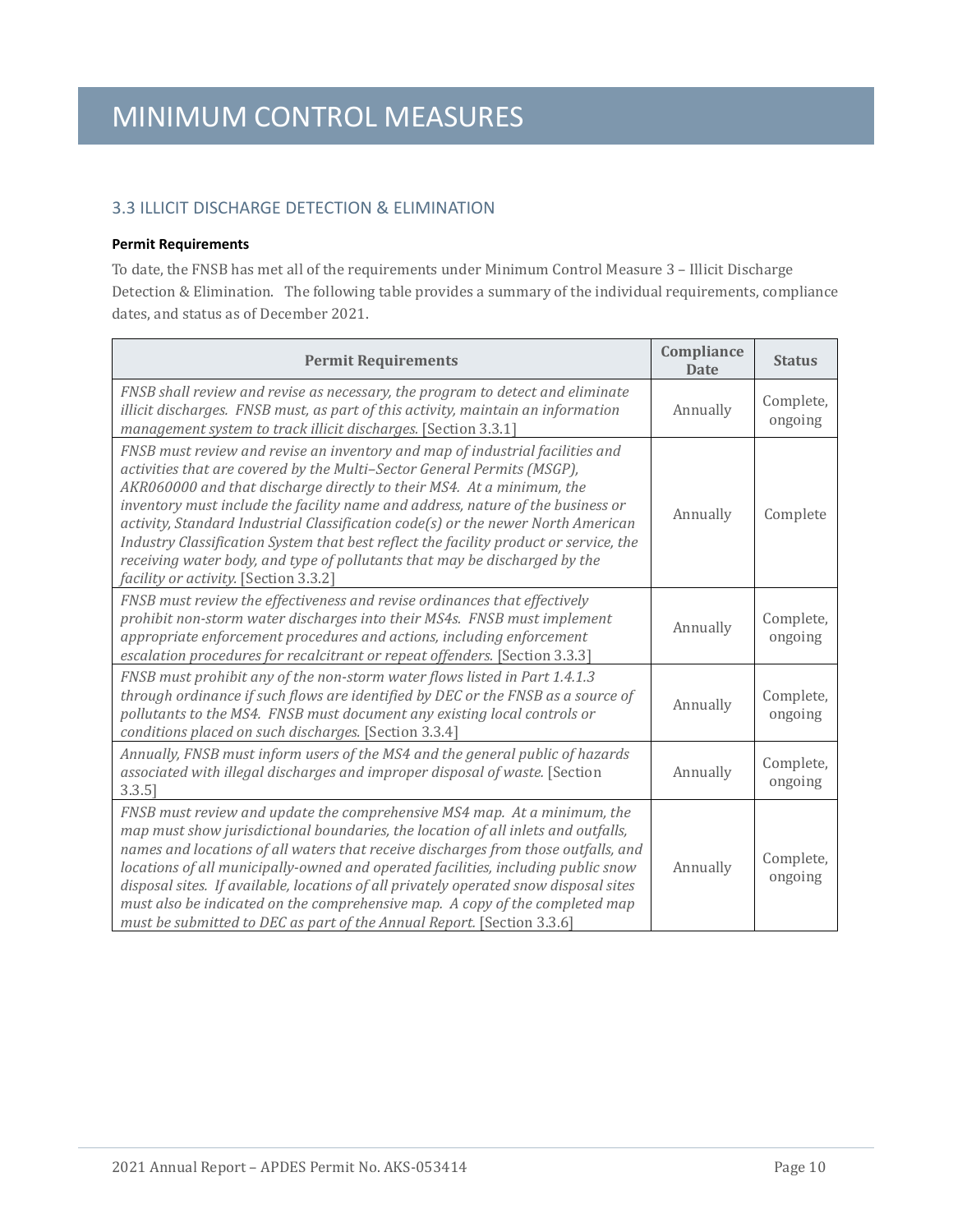| FNSB must continue dry weather field screening for non-storm water flows from<br>all outfalls. By no later than the expiration date of this permit, all of the FNSB's<br>outfalls within the permit area must be screened for dry weather flows. The<br>screening should include field tests of selected chemical parameters as indicators<br>of discharge sources where sufficient flow is found at an outfall to allow for<br>monitoring. Screening level tests may utilize less expensive "field test kits" using<br>test methods not approved by EPA under 40 CFR Part 136 (adopted by reference<br>at 18 AAC 83.010), provided the manufacturer's published detection ranges are<br>adequate for the illicit discharge detection purposes. FNSB must investigate any<br>illicit discharge within 15 days of its detection and must take action to eliminate<br>the source of the discharge within 45 days of its detection. Raw data and<br>narrative review of screening and mapping shall be included in the following<br>year's Annual Report from the year the data was collected. [Section 3.3.7] | July 1, 2023 | Complete,<br>ongoing |
|-------------------------------------------------------------------------------------------------------------------------------------------------------------------------------------------------------------------------------------------------------------------------------------------------------------------------------------------------------------------------------------------------------------------------------------------------------------------------------------------------------------------------------------------------------------------------------------------------------------------------------------------------------------------------------------------------------------------------------------------------------------------------------------------------------------------------------------------------------------------------------------------------------------------------------------------------------------------------------------------------------------------------------------------------------------------------------------------------------------|--------------|----------------------|
|-------------------------------------------------------------------------------------------------------------------------------------------------------------------------------------------------------------------------------------------------------------------------------------------------------------------------------------------------------------------------------------------------------------------------------------------------------------------------------------------------------------------------------------------------------------------------------------------------------------------------------------------------------------------------------------------------------------------------------------------------------------------------------------------------------------------------------------------------------------------------------------------------------------------------------------------------------------------------------------------------------------------------------------------------------------------------------------------------------------|--------------|----------------------|

#### <span id="page-14-0"></span>**Compliance Activities**

#### **Illicit Discharge Investigations**

Illicit discharge investigations are initiated when the FNSB has been notified a discharge occurred. Most notifications come from the general public. Commonly the discharge is observed at its source and the responsible party is readily apparent.

Every illicit discharge detected is entered into the FNSB's Public Comment Log, which records the date, location, and nature of the discharge, as well as a written description of the follow-up investigations and resolutions. A copy of the FNSB log for the 2021 reporting year is included in Appendix B. (B11)

#### **Industrial Facilities Map**

In June 2016, the FNSB updated the MS4 map to include the locations of all industrial facilities and activities covered by the APDES MSGP in the Fairbanks area. In February 2017, the FNSB published an updated online MS4 map of industrial activity storm water permits at:

https://fnsb.maps.arcgis.com/apps/webappviewer/index.html?id=66d32548f99440b1b864d6e47d80b78e . A copy of the map is included in Appendix C. (C1)

#### **Illicit Discharge Ordinances**

On June 12, 2008, FNSB adopted Ordinance 2008-22 establishing Title 21 of the FNSB Code of Ordinances. The FNSB re-codified Title 21 to Title 13 August 2016. At that time, the ordinance was reviewed in accordance with the requirement set forth in the permit. Chapter 13.12 prohibits illicit discharges to the MS4 through storm water, direct dumping, or snow clearance operations and requires immediate notification upon identifying a violation. The FNSB illicit discharge enforcement policy is regulated in Title 1 by the fine schedule. The schedule was revised as part of Ordinance 2008-22 to include fines on an escalation basis for illicit discharges and failure to notify authorities of illicit discharges. The ordinances can be accessed at: fnsb.gov/401/Storm-Water-Ordinances.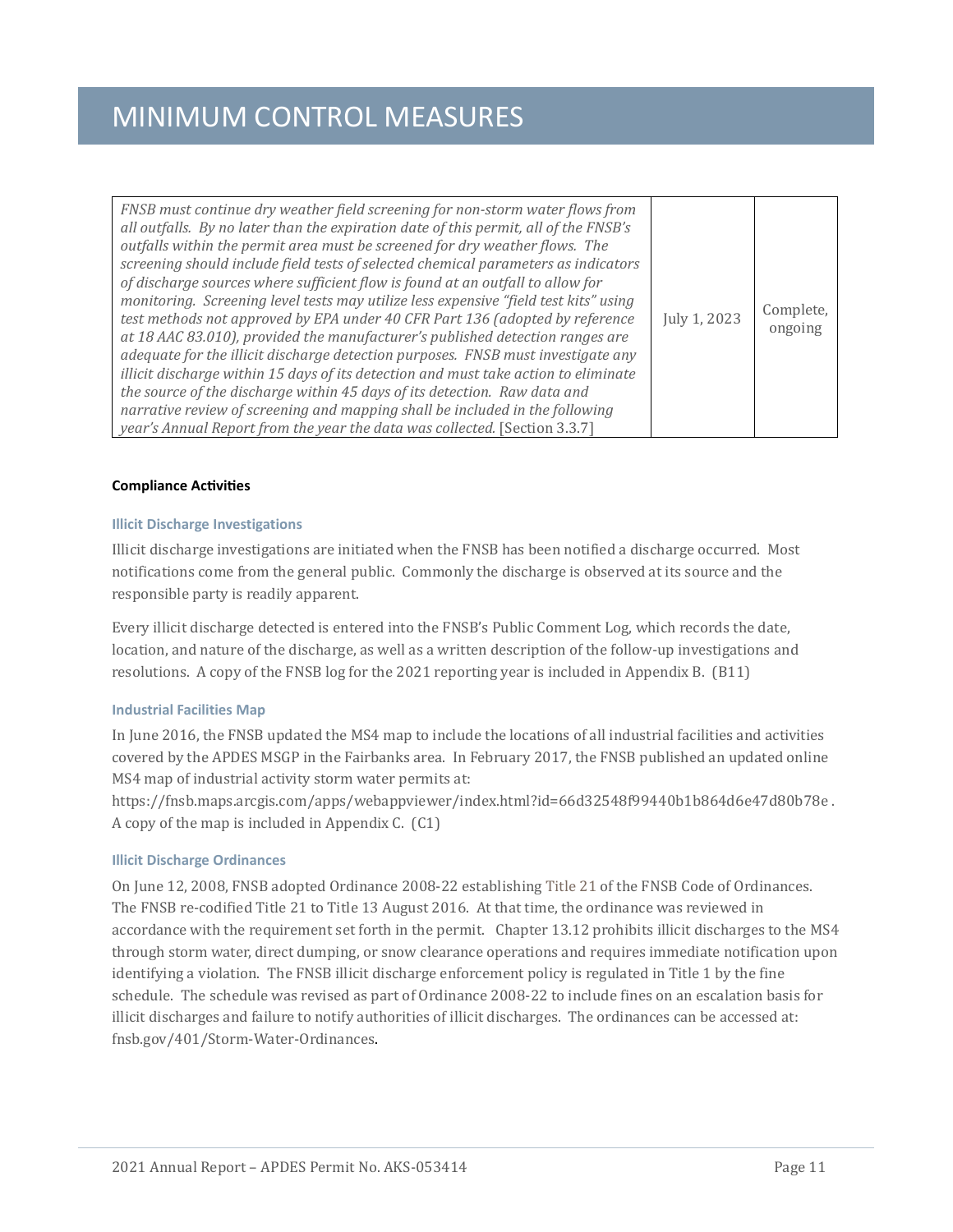#### **Public Awareness Efforts**

As discussed under the "Public Education & Outreach" and "Public Involvement & Participation" subsections, efforts are made annually to inform the public about illicit discharges and improper disposal of waste. Efforts include (1) maintaining the Fairbanks Storm Water Management Program website, which outlines procedures for reporting illicit discharges to the Fairbanks-Permittees and FNSB; (2) incorporating information about the types and causes of illicit discharges into the educational/guest presentations on storm water; (3) implementing the Storm Drain Stenciling Program, which creates public awareness about where storm water goes after it enters a storm drain inlet; and (4) mailing brochures to homeowners and local landscaping and snow removal contractors, which apprises them of the local illicit discharge ordinances.

#### **Comprehensive MS4 Map Update**

In 2008, FNSB and the Fairbanks Permittees combined their individual MS4 maps into a single comprehensive map showing all storm water conveyance systems within the Fairbanks Urbanized Area. In 2019 and continuing through 2021, the City of Fairbanks began improving the attribute data of stormwater infrastructure layers in GIS. The updated 2021 Stormwater GIS map includes data provided by the UAF Facilities and AK DOT&PF. The map is now ~70% complete and a version available to the public is published at:

<https://fbx.maps.arcgis.com/apps/webappviewer/index.html?id=97965671d843408a85a006d3936473e6> Jurisdictional boundaries, industrial storm water permit sites, and public and private snow disposal sites have yet to be added to this new map. The old map that contains that information can be accessed at: https://fnsb.maps.arcgis.com/apps/webappviewer/index.html?id=66d32548f99440b1b864d6e47d80b78e .

#### **Dry-weather Outfall Screening**

FNSB began conducting dry-weather screening outfalls in 2008 and has screened all known MS4 outfalls in, 2010-2012 and 2014-2019. FNSB has not detected flow at any of the outfalls; therefore, testing for pollutant types has not been conducted. In accordance with the requirements of the permit, FNSB will again screen every outfall owned and operated by the FNSB prior to the end of the permit term – June 30, 2023.

#### <span id="page-15-0"></span>**Staff Responsible for Compliance Activities**

The following individuals were responsible for implementing and coordinating the illicit discharge detection and elimination activities during the 2021 reporting period:

• FNSB – Janet Smith, Deputy Director, Public Works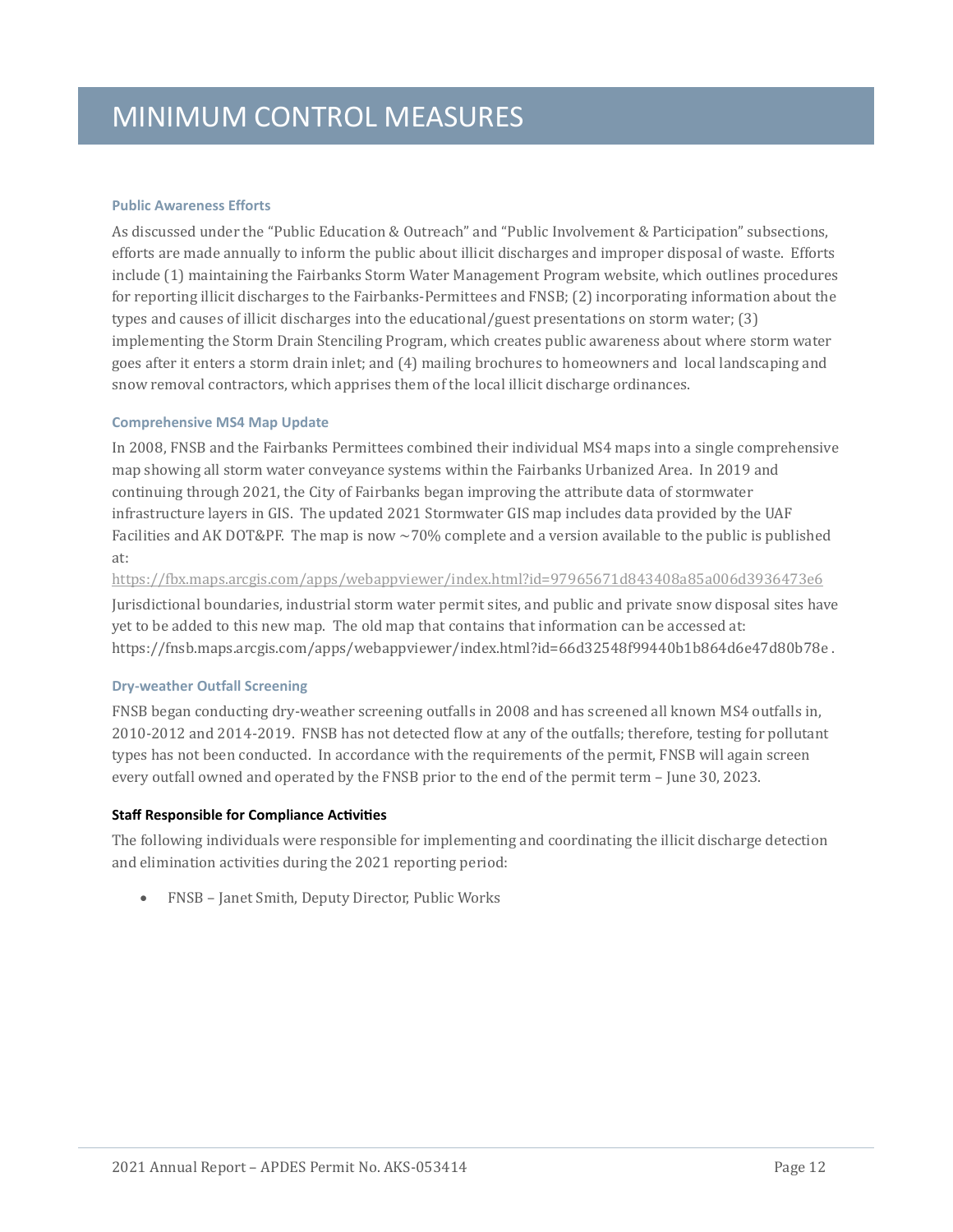#### <span id="page-16-0"></span>**Measurable Goals**

The following table details the measurable goals set forth in the FNSB's July 2014 Storm Water Management Plan and carried forward to the 2022 Plan, whether or not the goals were achieved during the current reporting period, and lists proposed changes, if any, for the next reporting period.

| <b>Measurable Goals</b>                                                       | <b>Achieved during</b><br>current reporting<br>period? | Proposed<br>changes for next<br>reporting period? |
|-------------------------------------------------------------------------------|--------------------------------------------------------|---------------------------------------------------|
| Maintain an inventory and map of MSGP-covered facilities and<br>activities    | Yes                                                    | No.                                               |
| Review and revise, as necessary, the Illicit Discharge<br>Ordinances annually | <b>Yes</b>                                             | N <sub>0</sub>                                    |
| Review and update the comprehensive MS4 map as necessary                      | <b>Yes</b>                                             | No.                                               |
| Screen 100% of the outfalls owned and operated by FNSB by<br>June 20, 2023    | N <sub>0</sub>                                         | No.                                               |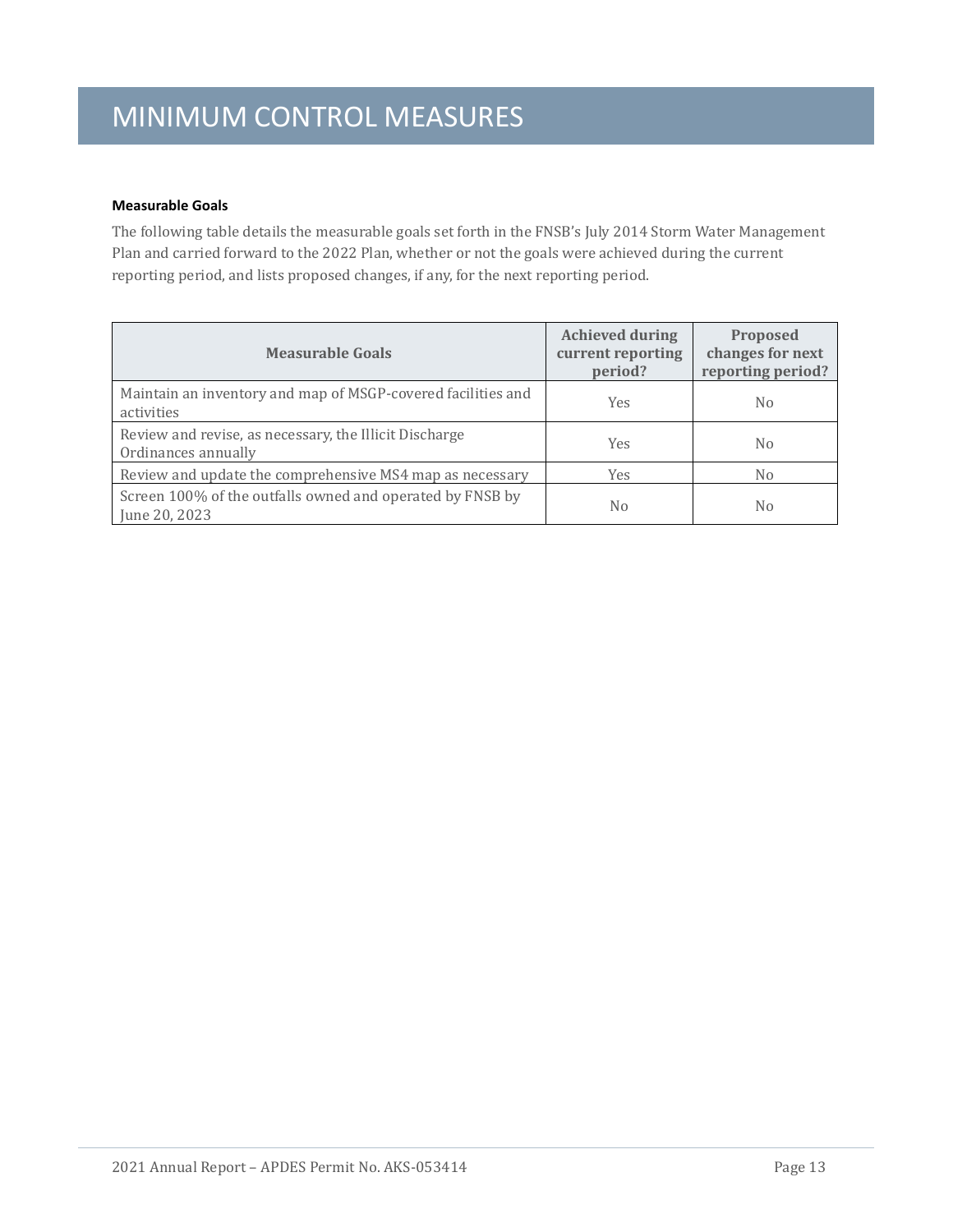#### <span id="page-17-0"></span>3.4 CONSTRUCTION SITE STORM WATER RUNOFF CONTROL

#### <span id="page-17-1"></span>**Permit Requirements**

To date, FNSB has met all but one of the requirements under Minimum Control Measure 4 – Construction Site Storm Water Runoff Control. A provision for receipt and consideration of information submitted by the public will be developed and implemented by the end of the permit term. The following table provides a summary of the individual requirements, compliance dates, and status as of December 2021.

| <b>Permit Requirements</b>                                                                                                                                                                                                                                                                                                                                                                                                                                                                                        | Compliance<br><b>Date</b> | <b>Status</b>        |
|-------------------------------------------------------------------------------------------------------------------------------------------------------------------------------------------------------------------------------------------------------------------------------------------------------------------------------------------------------------------------------------------------------------------------------------------------------------------------------------------------------------------|---------------------------|----------------------|
| FNSB must annually review and implement its existing program that reduces<br>pollutants in any storm water runoff to the MS4 from construction activities<br>with this permit and the current version of the APDES General Permit for Storm<br>Water Discharges from Large and Small Construction Activities in Alaska<br>Permit #: AKR100000 (Construction General Permit or CGP). FNSB must<br>discuss revisions, planned improvements, and schedule in the Annual Report.<br>[Section 3.4.1]                   | Annually                  | Complete,<br>ongoing |
| FNSB must maintain an ordinance or other regulatory mechanism to be<br>consistent with this Permit and with the current version of the CGP. This<br>ordinance or regulatory mechanism must include sanctions to ensure<br>compliance. [Section 3.4.3]                                                                                                                                                                                                                                                             | Annually                  | Complete,<br>ongoing |
| FNSB must continue to publish and distribute requirements for construction site<br>operators to implement appropriate erosion and sediment control BMPs and to<br>control waste such as discarded building materials, concrete truck washout,<br>chemicals, litter and sanitary waste at the construction site that may cause<br>adverse impacts to water quality. [Section 3.4.4]                                                                                                                                | Annually                  | Complete,<br>ongoing |
| Annually, FNSB must review, and implement procedures for reviewing all site<br>plans as required in Part 3.4.1 for potential water quality impacts, including<br>erosion and sediment control, control of other wastes, and any other impacts<br>that must be examined according to the requirements of the law, ordinance, or<br>other enforceable mechanism of Part 3.4.3. These procedures must include<br>provisions for receipt and consideration of information submitted by the public.<br>[Section 3.4.5] | Annually                  | Complete,<br>ongoing |
| Annually, FNSB must review and implement procedures for site inspection and<br>enforcement of control measures established as required in Parts 3.4.3 and<br>3.4.4, including enforcement escalation procedures for recalcitrant or repeat<br>offenders. FNSB shall inspect all construction activities as required in Part 3.4.1<br>in its jurisdiction for appropriate erosion, sediment, and waste control at least<br>once per year. [Section 3.4.6]                                                          | Annually                  | Complete,<br>ongoing |
| FNSB must conduct a biennial training session for the local construction,<br>design, and engineering audiences related to the construction ordinance and<br>BMP requirements referenced in Parts 3.4.3 and 3.4.4. [Section 3.4.7]                                                                                                                                                                                                                                                                                 | Biennially                | Complete,<br>ongoing |

#### <span id="page-17-2"></span>**Compliance Activities**

FNSB's efforts to control construction site storm water runoff include codified ordinances, publication of a local BMP design guide, a municipal plan review and site inspection program, and biennial trainings for local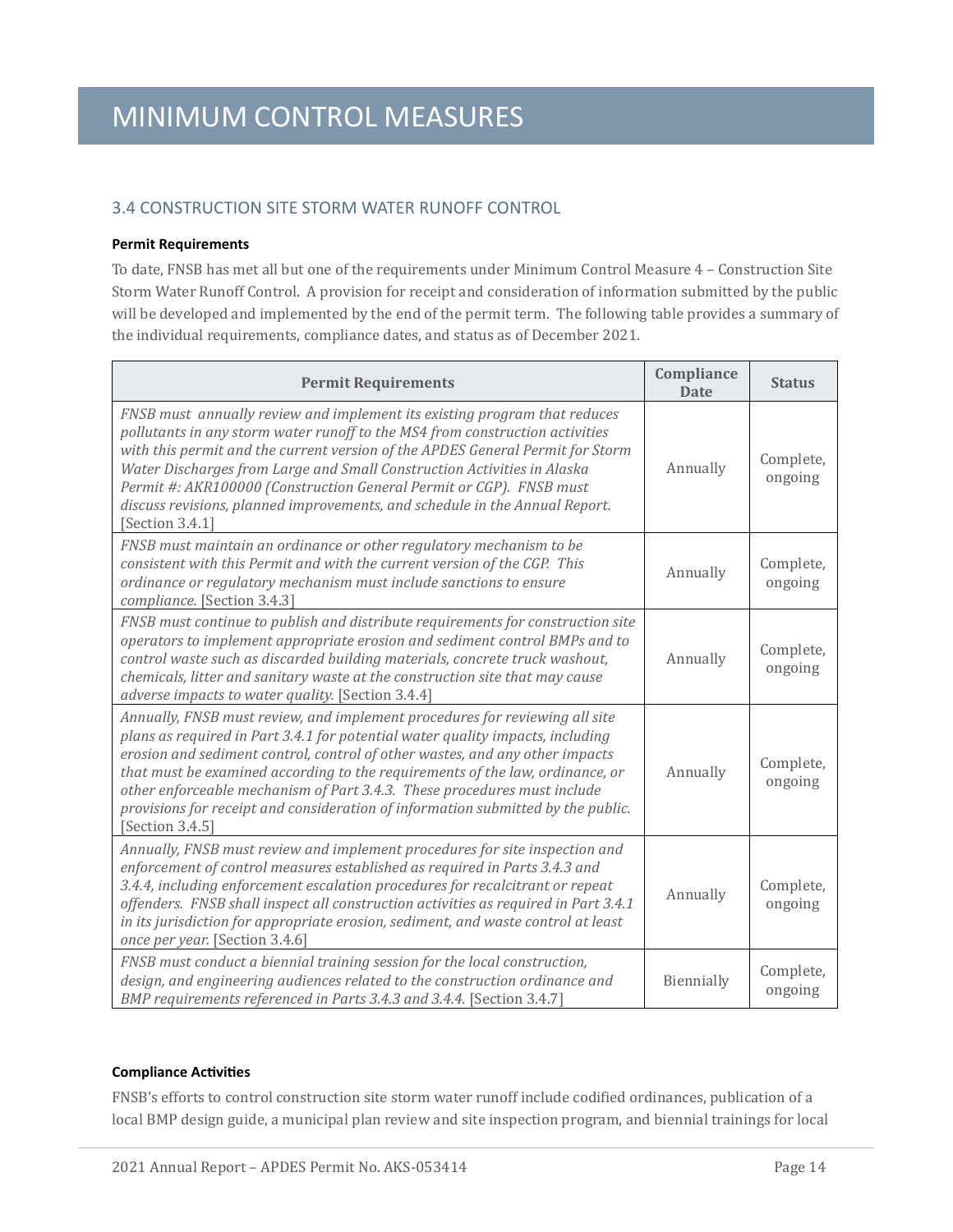developers, engineers, and contractors. FNSB annually reviews and updates these program elements for their appropriateness and consistency with permit requirements and the CGP.

#### **Construction Site Storm Water Runoff Control Ordinances**

On June 12, 2008 FNSB adopted Ordinance 2008-22 establishing Title 21 of the FNSB Code of Ordinances. FNSB re-codified Title 21 to Title 13 August 2016. Chapter 13.16 addresses construction site storm water runoff control by establishing a permit process for all regulated construction sites. Through this process, FNSB will review storm water management plans and conduct site inspections for each site. Regulated construction sites may not operate prior to issuance of a FNSB permit and must follow appropriate permit closure procedures prior to facility occupancy. The ordinances can be accessed at: fnsb.gov/401/Storm-Water-Ordinances. FNSB will review and revise these ordinances, as necessary, on an annual basis.

#### **BMP Design Guide**

FNSB has prepared a BMP Design Guide. The guide provides an overview of both construction and postconstruction storm water management design and construction requirements for new development and redevelopment projects within the Fairbanks Urbanized Area. The focus of the guide is to educate developers, engineers, contractors, and the general public on local storm water pollution control laws and provide resources for effective structural and non-structural BMPs for the Fairbanks area. Included in the manual is a brief overview of the local storm water management program, agency review requirements, general design considerations, and list of effective BMPs for the Fairbanks area, including discussion of the design and construction requirements for snow disposal sites, septic systems, and parking lots. A two-page handout was also created for local developers, engineers, and contractors which covers the different agencies' jurisdictions and plan submittal requirements for storm water within the Fairbanks Urbanized Area. Both the guide and handout are posted on the Fairbanks Storm Water Management Program website at fnsb.gov/391/Storm-Water-Management-and-Permitting-Re. FNSB reviews and updates the guide at the beginning of every year and publishes the latest version on the website.

#### **Plan Reviews & Site Inspections**

The site development plan review and inspection program is part of FNSB Planning and Construction Permitting, which directs all contractors/owners to submit storm water plans and applicable review fees in accordance with the requirements of the ordinances before a permit will be issued. The program also apprises contractors/owners that their construction site(s) will be inspected at least once per year for proper erosion and sediments controls. In the event that any person holding a permit pursuant to these ordinances violates the terms of the permit, the FNSB may issue a notice of violation, suspend, or revoke the permit. Site plan reviews are required for each regulated construction site and will be conducted upon receipt of a Site Development Permit Application as outlined in Chapter 13.16 of FNSB Code of Ordinances Title 13. The procedures currently do not have provisions for public review and comment. Such provisions will be developed before the end of the permit term, June 30, 2023.

FNSB did not receive any construction site plan permit applications during the 2021 reporting period.

No sanctions or enforcement actions were taken during the 2021 reporting period.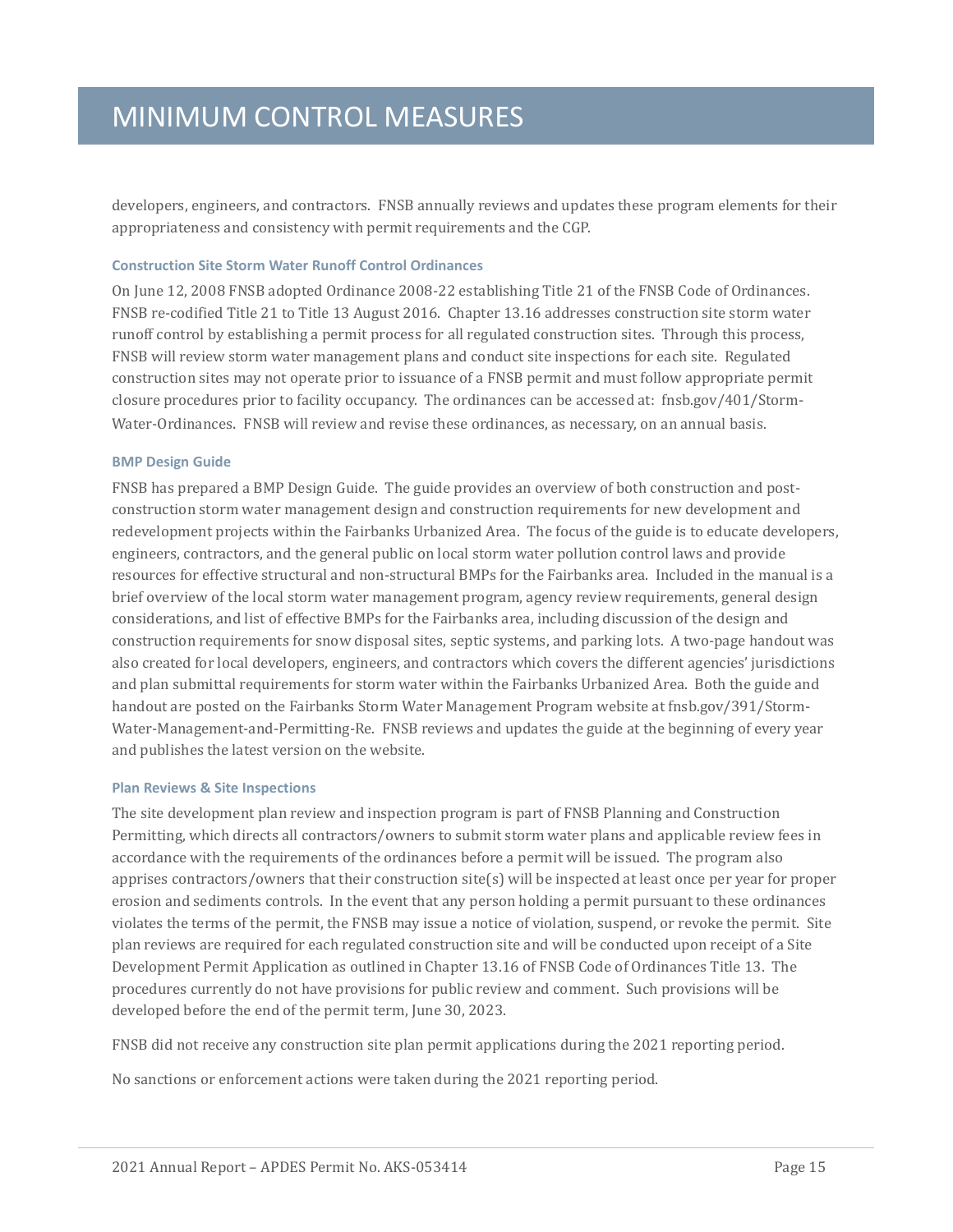#### **Training for Local Developers/Engineers/Contractors**

Training for developers, engineers, and contractors is conducted biennially jointly by the Cities of Fairbanks and North Pole, FNSB, and ADEC . The 2-3 hour session is focused on educating developers, engineers, and contractors about the local construction site storm water runoff and post-construction storm water management requirements within the Fairbanks Urbanized Area. The training was conducted April 22, 2021 via Zoom. This training is scheduled to be offered again in April 2023 to meet the biennial training requirement of the permit. A copy of the advertising flyer is included in Appendix D. (D1)

Annually the ADOT&PF, ADEC, and Associated General Contractors of Alaska also host "Alaska Certified Erosion & Sediment Control Lead [AK-CESCL]" trainings in Fairbanks. The training is a two-day course that covers erosion and sedimentation processes, ACGP regulatory requirements, BMPs, site inspections, recordkeeping, and cold climate challenges. In May, Janet Smith, Deputy Director, Public Works attended AK-CESCL re-certification training virtually. Certification has been extended to May 2024. A summary of all the AK-CESCL trainings held in Fairbanks during the 2020 reporting period is included in Appendix D. (D2)

#### <span id="page-19-0"></span>**Staff Responsible for Compliance Activities**

The following individuals were responsible for implementing and coordinating the construction site storm water runoff control activities during the 2021 reporting period:

• FNSB – Janet Smith, Deputy Director, Public Works

#### <span id="page-19-1"></span>**Measurable Goals**

The following table details the measurable goals set forth in the FNSB's July 2014 Storm Water Management Plan and carried forward to the 2022 Plan, whether or not the goals were achieved during the current reporting period, and lists proposed changes, if any, for the next reporting period.

<span id="page-19-2"></span>

| <b>Measurable Goals</b>                                                                                            | <b>Achieved during</b><br>current reporting<br>period? | Proposed<br>changes for next<br>reporting period? |
|--------------------------------------------------------------------------------------------------------------------|--------------------------------------------------------|---------------------------------------------------|
| Review and revise, as necessary, the Construction Site Storm<br>Water Runoff Control Ordinances by June 30, 2023   | Yes                                                    | N <sub>0</sub>                                    |
| Review and revise, as necessary, the Fairbanks North Star<br>Borough Storm Water BMP Design Guide by June 30, 2023 | <b>Yes</b>                                             | N <sub>0</sub>                                    |
| Conduct a training/workshop for local developers, engineers,<br>and contractors in April 2019, 2021, and 2023      | Yes                                                    | No.                                               |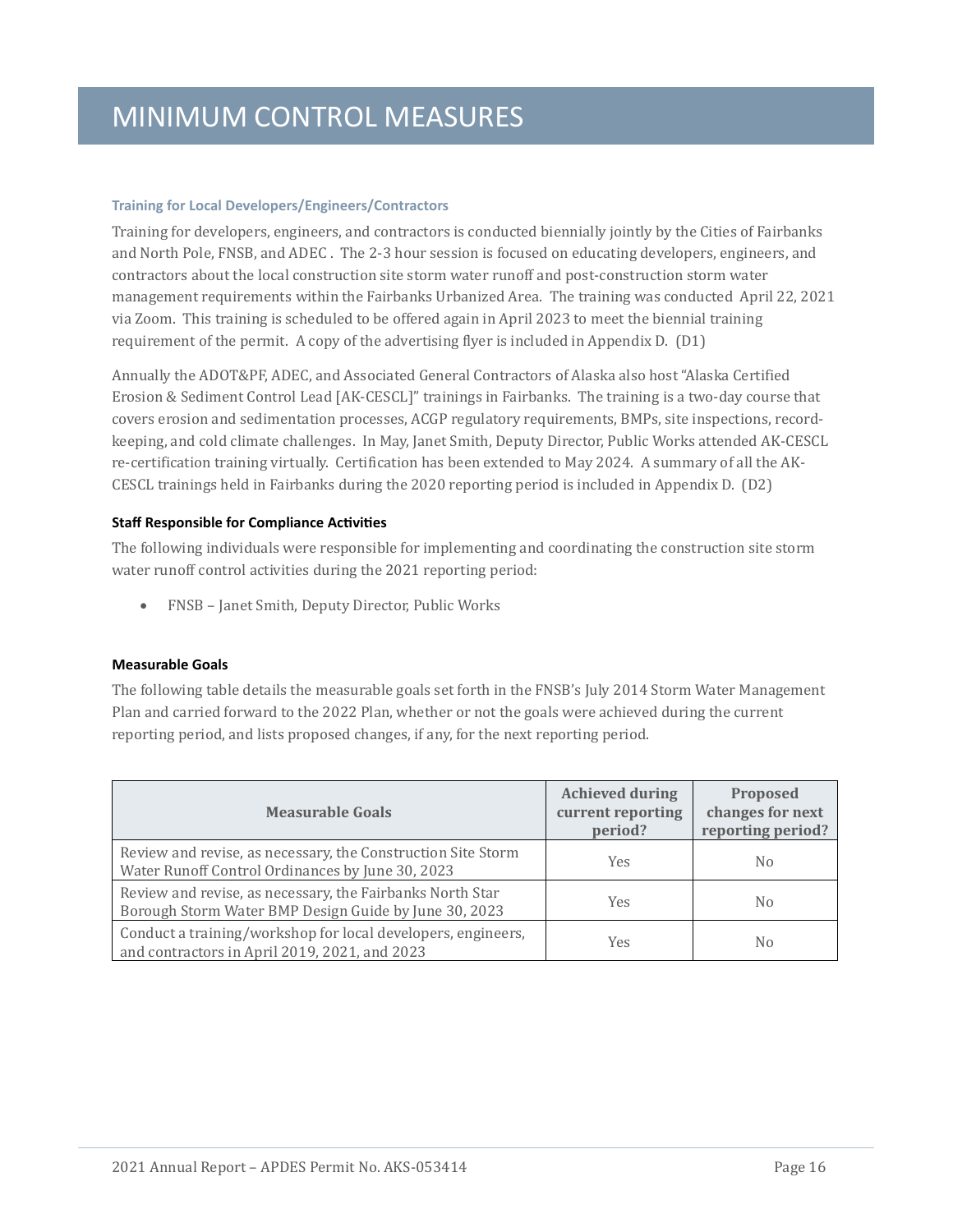#### 3.5 POST-CONSTRUCTION STORM WATER MANAGEMENT

#### <span id="page-20-0"></span>**Permit Requirements**

To date, FNSB has met all of the requirements under Minimum Control Measure 5 – Post-Construction Storm Water Management. The following table provides a summary of the individual requirements, compliance dates, and status as of December 2021.

| <b>Permit Requirements</b>                                                                                                                                                                                                                                                                                                                                                                                                                                                                                                              | Compliance<br><b>Date</b> | <b>Status</b>        |
|-----------------------------------------------------------------------------------------------------------------------------------------------------------------------------------------------------------------------------------------------------------------------------------------------------------------------------------------------------------------------------------------------------------------------------------------------------------------------------------------------------------------------------------------|---------------------------|----------------------|
| FNSB must review and continue the implementation and enforcement of a<br>program to address post-construction storm water runoff from new<br>development and redevelopment projects that disturb greater than or equal<br>to one acre, including projects less than one acre that are part of a larger<br>common plan of development or sale that disturb one acre or more, that<br>discharge into the MS4. The program must ensure that controls are in place<br>that would prevent or minimize water quality impacts. [Section 3.5.1] | Annually                  | Complete,<br>ongoing |
| FNSB must review the effectiveness and revise ordinances or other regulatory<br>mechanisms to the extent allowable under state or local law to address post-<br>construction runoff from new development and redevelopment projects.<br>FNSB must implement appropriate enforcement procedures and actions,<br>including enforcement escalation procedures for recalcitrant or repeat<br>offenders. [Section 3.5.2]                                                                                                                     | Annually                  | Complete             |
| FNSB must review and revise the publishing and distribution of a BMP design<br>manual for post-construction storm water management, which includes a list<br>of strategies reflecting a combination of structural and non-structural BMPs<br>appropriate to the MS4s. [Section 3.5.3]                                                                                                                                                                                                                                                   | Annually                  | Complete,<br>ongoing |
| FNSB must ensure proper long-term operation and maintenance of post-<br>construction BMPs. [Section 3.5.4]                                                                                                                                                                                                                                                                                                                                                                                                                              | Annually                  | Complete,<br>ongoing |
| FNSB must continue to conduct biennial training for local construction,<br>design, and engineering audiences. [Section 3.5.5]                                                                                                                                                                                                                                                                                                                                                                                                           | 2019, 2021,<br>2023       | Complete,<br>ongoing |
| FNSB must incorporate Green Infrastructure Strategies into its education<br>materials and BMP practices. [Section 3.5.6]                                                                                                                                                                                                                                                                                                                                                                                                                | Annually                  | Complete,<br>ongoing |
| FNSB must inventory locations of all FNSB owned snow disposal sites and<br>map all FNSB, Fairbanks Co-Permittee, and privately owned snow disposal<br>sites that discharge to the MS4 or to receiving waters. [Section 3.5.7]                                                                                                                                                                                                                                                                                                           | Annually                  | Complete,<br>ongoing |
| The permittee must evaluate whether to further protect water quality by<br>explicitly regulating the operation of private snow disposal sites within the<br>boundaries of the MS4 through ordinance or other regulatory mechanism.<br>[Section3.5.7.1]                                                                                                                                                                                                                                                                                  | July 1, 2020              | Complete             |

#### <span id="page-20-1"></span>**Compliance Activities**

FNSB's existing efforts to manage post-construction storm water include codified ordinances; a municipal plan review program for permanent storm water controls for sites disturbing greater than or equal to one acre; publication of a local BMP design guide; biennial training/workshops for local developers, engineers, and contractors. FNSB annually reviews and updates these program elements for their appropriateness and consistency with permit requirements.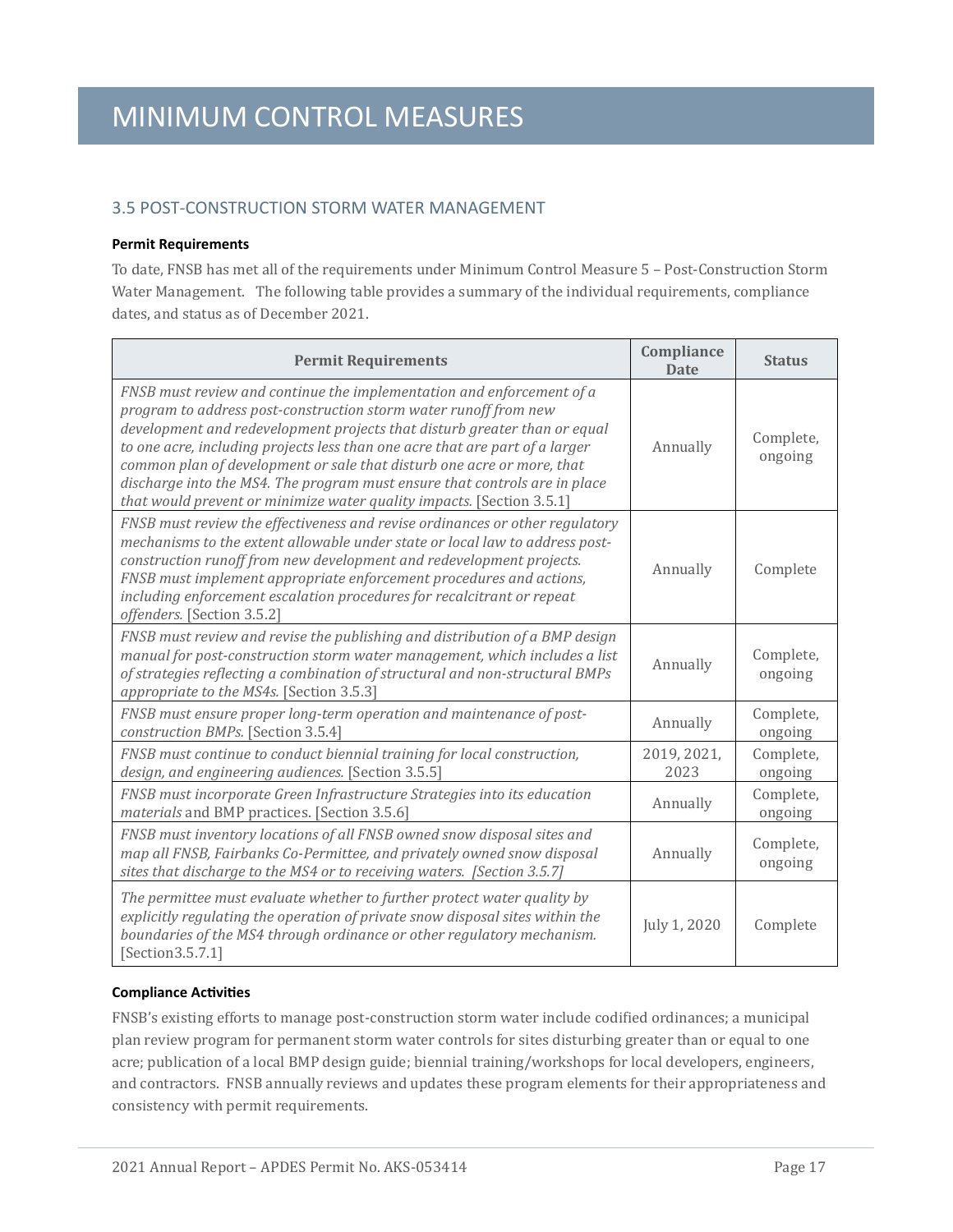#### **Post-construction Storm Water Management Ordinances**

On July 16, 2009 FNSB adopted Ordinance 2009-27 adding a new chapter to FNSB Code of Ordinances Title 21. The FNSB re-codified Title 21 to Title 13 August 2016. Chapter 13.20 addresses post-construction storm water management by establishing a submittal process for Permanent Storm Water Control Plans (PSWCP) for regulated sites. The FNSB post-construction storm water management policy is regulated in Title 1 by the fine schedule. The ordinances can be accessed at: fnsb.gov/401/Storm-Water-Ordinances. FNSB will review and revise these ordinances, as necessary, on an annual basis.

Long-term Operation & Maintenance of BMPs – Long term operation and maintenance of permanent storm water controls must be identified in the PSWCP and are ensured through maintenance agreements. These agreements must be executed by the owner of a regulated site, be recorded with the State of Alaska, and be binding upon all subsequent owners of the property. Each maintenance agreement must specify the items listed below.

- The persons responsible for the maintenance of permanent storm water controls.
- That the persons responsible shall maintain permanent storm water controls in accordance with the PSWCP and will correct any deficiencies in the system including repair or replacement of the controls if needed.
- That the FNSB is authorized to enter the property at reasonable times to conduct on-site inspections of the controls.

#### *BMP Design Guide*

FNSB updates the Storm Water BMP Design Guide at the beginning of every year. The guide provides an overview of both construction and post-construction storm water management design and construction requirements for new development and redevelopment projects within the Fairbanks Urbanized Area. The focus of the guide is to educate developers, engineers, contractors, and the general public on local storm water pollution control laws and provide resources for effective structural and non-structural BMPs for the Fairbanks area. Included in the manual is a brief overview of the local storm water management program, agency review requirements, general design considerations, and list of effective BMPs for the Fairbanks area, including discussion of the design and construction requirements for snow disposal sites, septic systems, and parking lots. The guide is posted on the Fairbanks Storm Water Management Program website at fnsb.gov/391/Storm-Water-Management-and-Permitting-Re. FNSB will review the guide on an annual basis and revise as necessary.

Design Criteria & Performance Goals – The design criteria and performance goals for post-construction (permanent) BMPs are outlined in Section 4.3 of the guide. For runoff volume, post-construction peak runoff is required to be limited to 5% over pre-construction peak runoff using the 10-year, 1-hour duration storm event. For runoff quality, the initial 1/2-inch of runoff must be treated, and after this first flush, treatment must be provided at a minimum rate of 0.005 inches per minute. These design criteria and performance goals were developed by City of Fairbanks and FNSB engineers in close coordination with ADEC and in consideration of Fairbanks's rainfall intensity data and design standards used by the Municipality of Anchorage.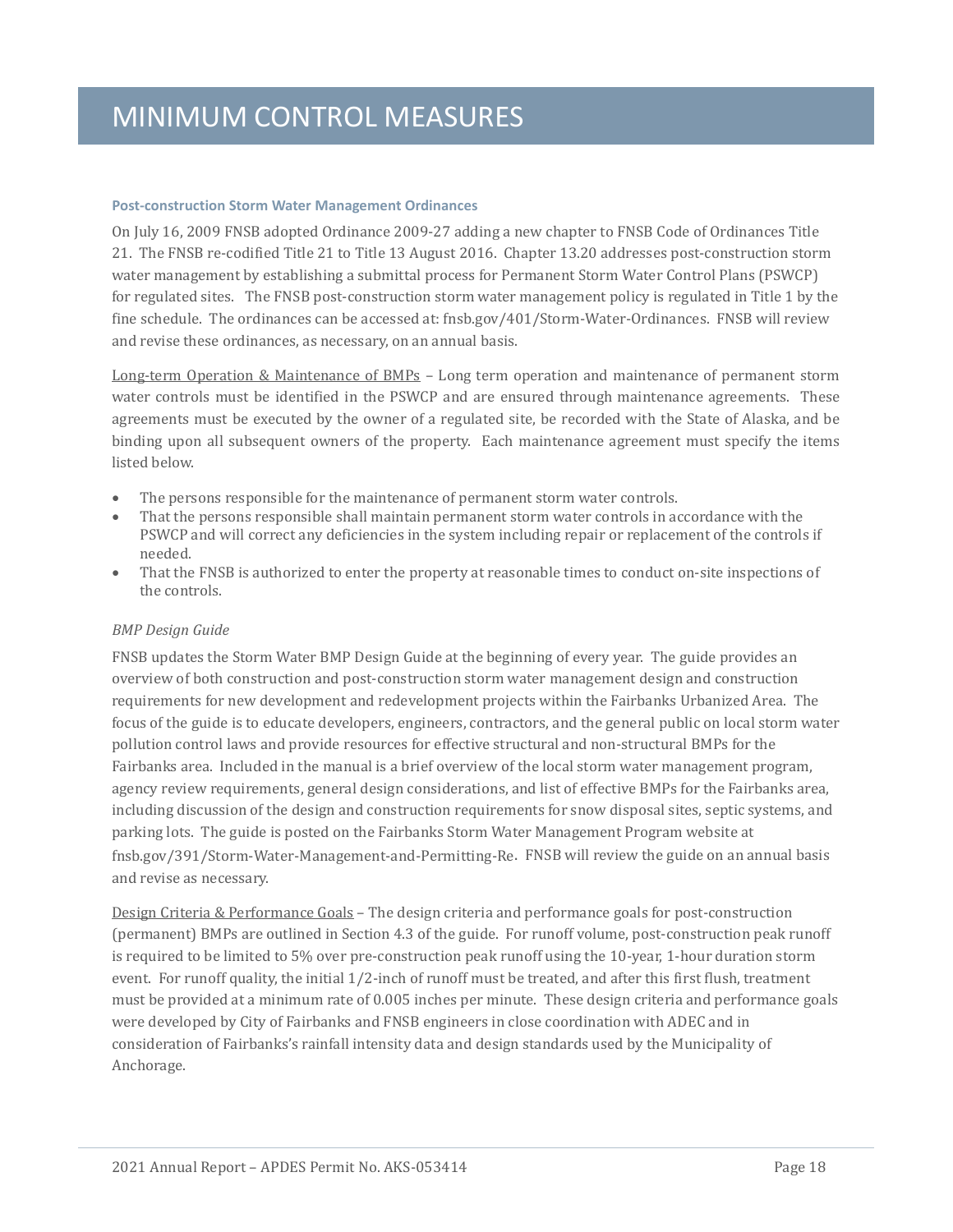#### **Training for Local Developers/Engineers/Contractors**

Training for developers, engineers, and contractors is conducted biennially jointly by the Cities of Fairbanks and North Pole, FNSB, and ADEC . The 2-3 hour session is focused on educating developers, engineers, and contractors about the local construction site storm water runoff and post-construction storm water management requirements within the Fairbanks Urbanized Area. The training was conducted April 22, 2021 via Zoom. This training is scheduled to be offered again in April 2023 to meet the biennial training requirement of the permit. A copy of the advertising flyer is included in Appendix D. (D1)

Annually the ADOT&PF, ADEC, and Associated General Contractors of Alaska also host "Alaska Certified Erosion & Sediment Control Lead [AK-CESCL]" trainings in Fairbanks The training is a two-day course that covers erosion and sedimentation processes, ACGP regulatory requirements, BMPs, site inspections, recordkeeping, and cold climate challenges. In May, Janet Smith, Deputy Director, Public Works attended AK-CESCL re-certification training virtually. Certification has been extended to May 2024. A summary of all the AK-CESCL trainings held in Fairbanks during the 2020 reporting period is included in Appendix D. (D2)

#### **Green Infrastructure Strategies**

The FNSB supports in the Fairbanks Area Green Infrastructure group that developed the Green Infrastructure Resource Guide for Fairbanks, AK. This guide is available on the Fairbanks Storm Water Management Program website which is hosted by FNSB. Selected Green Infrastructure will be evaluated and incorporated into the updated *BMP Guide*. FNSB has been implementing Green Strategies for several years in its projects. Many Borough facilities utilize dry wells to dispose of roof runoff. The Borough Solid Waste Facility employs infiltration planters, bioswales, dry wells, and detention basins to manage storm water. FNSB projects will continue to be evaluated for implementing these types of BMP's.

#### **Snow Disposal Sites**

In 2018, FNSB began development of an inventory and GIS map of public and known commercial snow disposal locations within the Fairbanks Urbanized Area. The Fairbanks Permittees developed an application that includes a database schema designed to collect attributes about each site. The dataset is designed to easily collect updated information about sites in the future. FNSB will review and update annually, as appropriate. In 2020, FNSB evaluated if snow disposal sites should be subject to ordinance or other regulatory mechanisms in order to protect water quality. FNSB concluded that no additional or special regulation was required at this time. The details were submitted with the 2020 Annual Report.

#### <span id="page-22-0"></span>**Staff Responsible for Compliance Activities**

The following individuals were responsible for implementing and coordinating the post-construction storm water management activities during the 2021 reporting period:

• FNSB – Janet Smith, Deputy Director, Public Works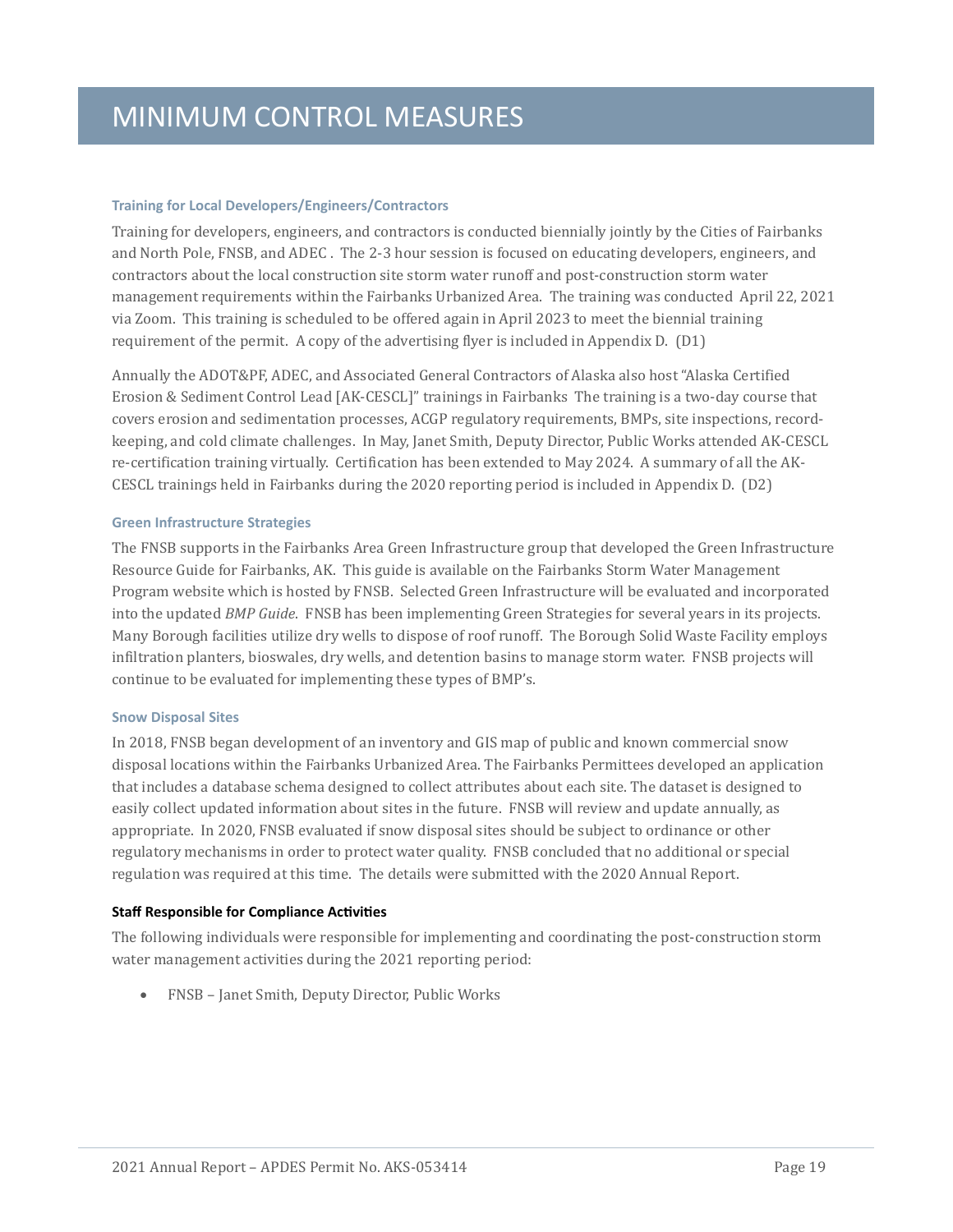#### <span id="page-23-0"></span>**Measurable Goals**

The following table details the measurable goals set forth in the FNSB's July 2014 Storm Water Management Plan and carried forward to the 2022 Plan, whether or not the goals were achieved during the current reporting period, and lists proposed changes, if any, for the next reporting period.

| <b>Measurable Goals</b>                                                                                                                                     | <b>Achieved during</b><br>current reporting<br>period? | <b>Proposed</b><br>changes for next<br>reporting period? |
|-------------------------------------------------------------------------------------------------------------------------------------------------------------|--------------------------------------------------------|----------------------------------------------------------|
| Review and revise, as necessary, the Post-construction Storm<br>Water Management Ordinances annually                                                        | <b>Yes</b>                                             | N <sub>0</sub>                                           |
| Review and revise, as necessary, the Storm Water BMP Design<br>Guide by annually                                                                            | <b>Yes</b>                                             | N <sub>0</sub>                                           |
| Conduct a training/workshop for local developers, engineers,<br>and contractors to include Green Infrastructure strategies in<br>April 2019, 2021, and 2023 | <b>Yes</b>                                             | N <sub>0</sub>                                           |
| Distribute Green Strategies and Low Impact Development<br>Strategies information annually                                                                   | Yes                                                    | No.                                                      |
| Create evaluation report to determine if additional regulation<br>of snow disposal sites is wanted by July 1, 2020.                                         | Completed in<br>previous reporting<br>period           | N <sub>0</sub>                                           |
| Inventory and mapping of snow disposal sites                                                                                                                | Yes                                                    | N <sub>0</sub>                                           |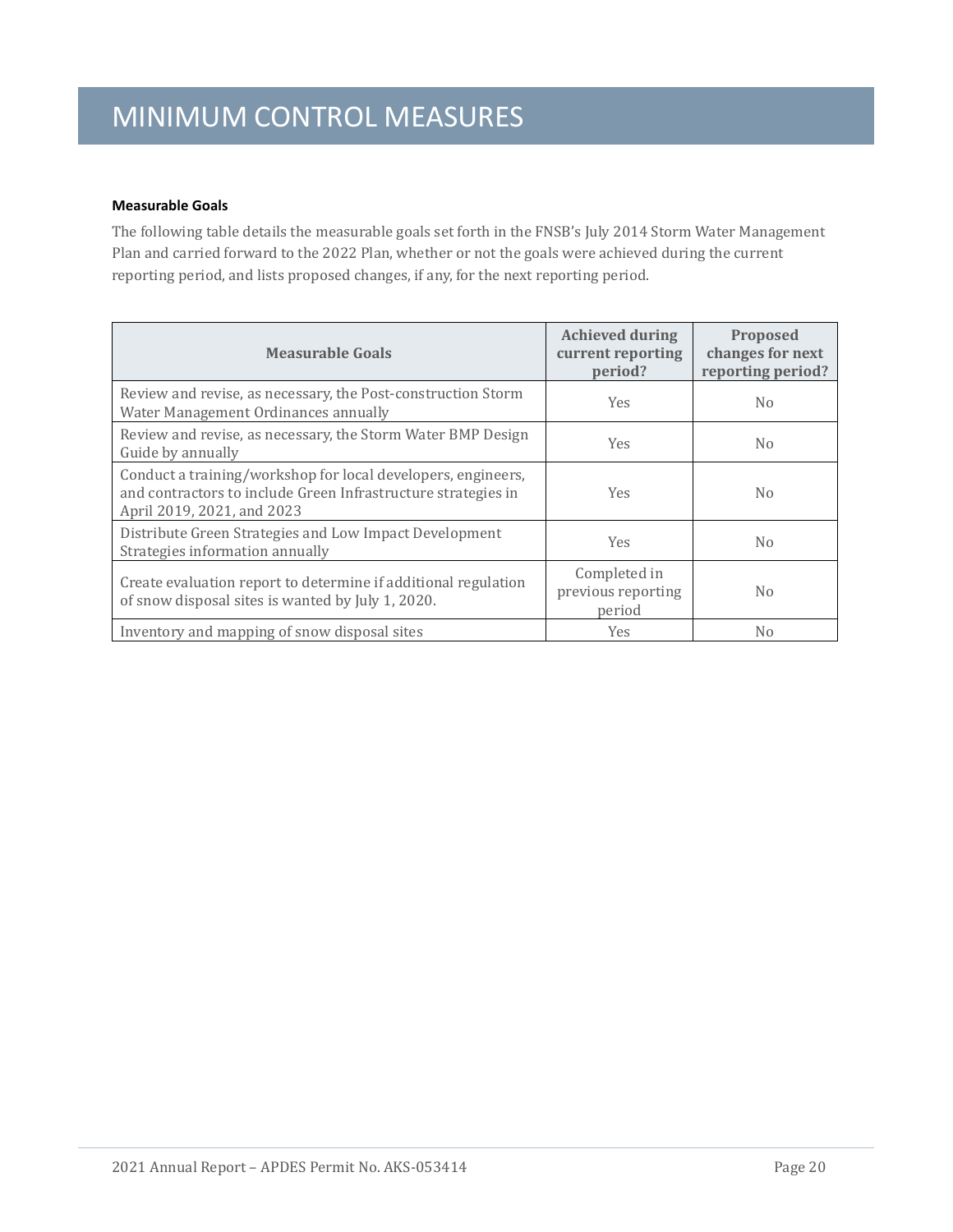#### <span id="page-24-0"></span>3.6 POLLUTION PREVENTION & GOOD HOUSEKEEPING

#### <span id="page-24-1"></span>**Permit Requirements**

To date, FNSB has met all the requirements under Minimum Control Measure 6 – Pollution Prevention & Good Housekeeping. The following table provides a summary of the individual requirements, compliance dates, and status as of December 2021.

| <b>Permit Requirements</b>                                                                                                                                                                                                                            | Compliance<br>Date | <b>Status</b>        |
|-------------------------------------------------------------------------------------------------------------------------------------------------------------------------------------------------------------------------------------------------------|--------------------|----------------------|
| FNSB must continue to maintain and implement an operation and maintenance<br>program intended to prevent or reduce pollutant runoff from municipal<br>activities. [Section 3.6.1]                                                                     | Annually           | Complete,<br>ongoing |
| Annually, FNSB must continue appropriate training for municipal personnel<br>related to optimum maintenance practices for the protection of water quality.<br>[Section 3.6.2]                                                                         | Annually           | Complete,<br>ongoing |
| FNSBs must continue to ensure that new flood management projects are<br>assessed for impacts on water quality and existing projects are assessed for<br>incorporation of additional water quality protection devices or practices.<br>[Section 3.6.3] | Annually           | Complete,<br>ongoing |

#### <span id="page-24-2"></span>**Compliance Activities**

#### **Operation & Maintenance Program**

FNSB has 105 Road Service Areas. Each area was established through an election process by area specific residents to provide road powers to FNSB for area specific roads. The FNSB Rural Services Division supports and provides training to the Road Service Area Commissioners, who were granted road maintenance responsibilities through the aforementioned election process. Fifty-one of these service areas are located within the Fairbanks Urbanized Area. The storm water conveyance systems within these 51 service areas make up the FNSB MS4. The MS4 is maintained by various Road Service Area contractors. The FNSB Rural Services Division has developed a set of standard specifications for maintenance. The specifications include standards for replacing or repairing damaged culverts, furnishing and placing ditch lining material, cleaning and restoring the capacity of the ditches, cleaning culverts and catch basins, thawing frozen culverts and catch basins, and snow removal. Each Road Service Area is responsible for maintenance schedules and inspection of controls.

In addition, appropriate controls for reducing the discharge of pollutants are addressed on a per-department or division basis. A table that identifies specific controls being utilized is included in Appendix E. (E1)

Industrial Facilities – The FNSB does not own or operate any industrial facilities that discharge to the MS4.

#### **Annual Employee Training**

FNSB conducts annual employee trainings rotating two storm water training DVD kits from Excal Visual. One training is titled "Storm Water Pollution Prevention for MS4 Operations" and includes a 30-minute employee training DVD, training acknowledgement forms, pocket guides, and quizzes covering the topics of good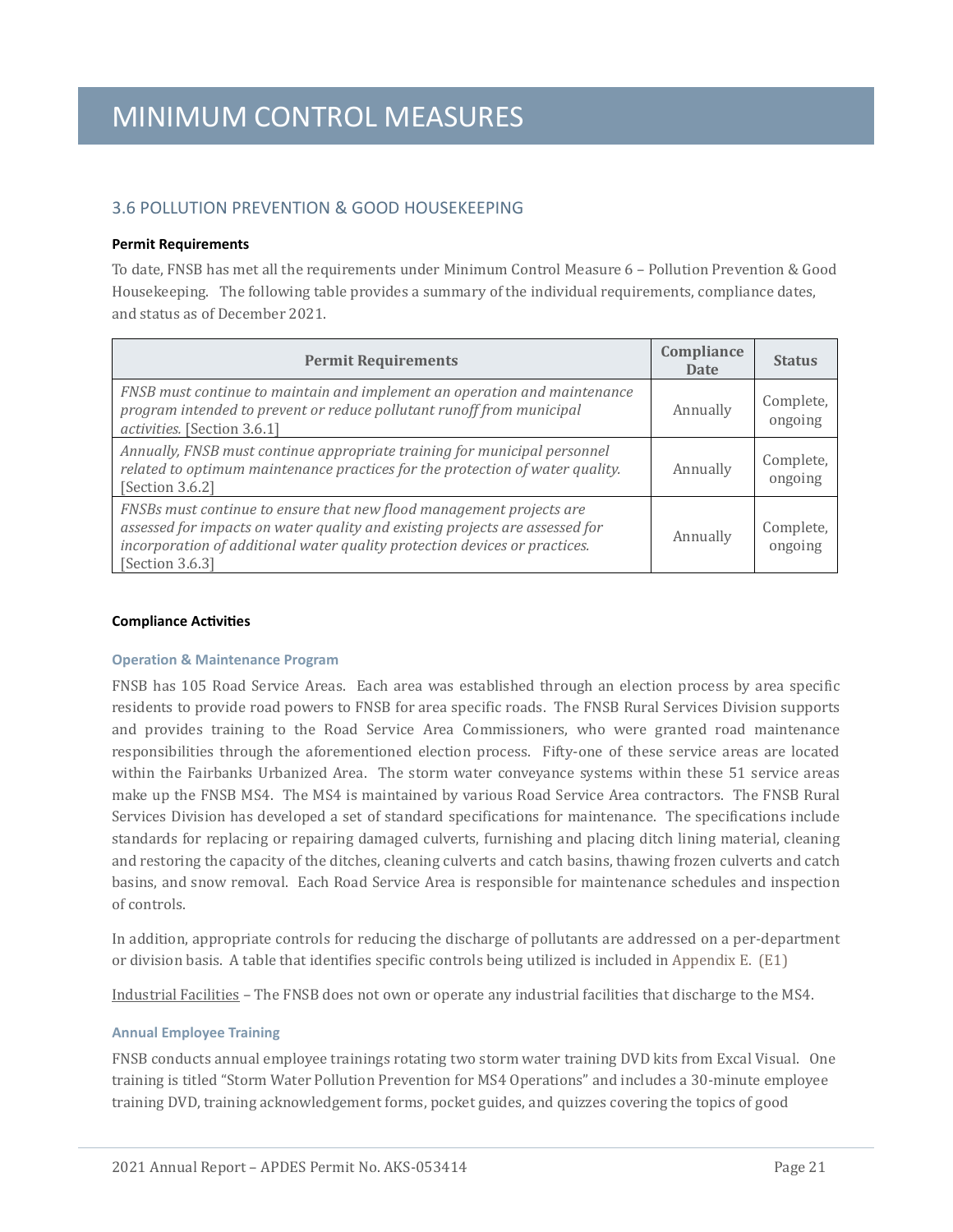housekeeping and spill prevention/control/response, vehicle and equipment fueling/maintenance/washing, waste and materials management, facility maintenance, parking lot and street sweeping, storm drain cleaning, landscaping and grounds maintenance, and working over or near surface waters. A second training is titled "Illicit Discharge Detection & Elimination for MS4 Employees" and similarly includes a 15-minute employee training DVD and amenities covering the topics of spotting illicit discharges at their source and outfalls, as well as the employees' role in illicit discharge detection and elimination. FNSB typically distributes the DVDs to the public works, maintenance, solid waste, and parks and rec departments annually, for viewing. Due to the COVID-19 pandemic and limited seasonal staff, public works and parks and rec were not included in the 2021 employee training. Training acknowledgement forms for the other departments are included in Appendix E. (E2)

#### **Flood Management Projects**

Flood management projects generally result in dredge or fill in wetlands and other water bodies, which fall under the purview of the U.S. Army Corps of Engineers (USACE) and ADEC. The USACE requires a Department of the Army Permit for all dredge and fill activities regulated under Section 404 of the CWA and Section 10 of the Rivers and Harbors Act. The ADEC also requires a Certificate of Reasonable Assurance be issued for the project(s) in accordance with Section 401 of the CWA before the Department of the Army Permit can be issued. The Certificate of Reasonable Assurance is the state's proclamation the project(s) will meet Alaska Water Quality Standards and the requirements of the CWA; and retains conditioning authority therein, under the Federal Power Act, to require implementation of erosion and sediment control BMPs to ensure the project(s) will not violate Alaska Water Quality Standards or the CWA.

All flood management projects within the Fairbanks Urbanized Area, regardless of whether or not they result in dredge or fill in wetlands and other water bodies, additionally require a Title 15 Floodplain Permit from the FNSB. The Floodplain Permit is required for any new or substantially improved structure, alteration of a watercourse, or other development within the flood hazard area, Flood Zone A, inundated by the 100-year flood event. The goal of this permitting process is to ensure the cumulative effect of the proposed development would not create an obstruction in the floodplain, increase water surface elevation of the base flood more than one foot at any point within the Fairbanks area, or increase flood heights or velocities.

For smaller flood management projects within the Fairbanks area, such as bank stabilization projects, a multiagency permitting process has been established to streamline the permit application process. The permit application is collectively reviewed by the USACE, ADEC, Alaska Department of Fish & Game, Alaska Department of Natural Resources, USFWS, U.S. Department of Agriculture Natural Resources Conservation Service, and FNSB; and subsequently approved by the Alaska Department of Fish & Game in accordance with prevention of steam bank erosion, protection of fish and wildlife habitats, and adherence to Alaska Water Quality Standards and the CWA.

#### <span id="page-25-0"></span>**Staff Responsible for Compliance Activities**

The following individuals were responsible for implementing and coordinating the pollution prevention and good housekeeping activities during the 2021 reporting period:

• FNSB – Janet Smith, Deputy Director, Public Works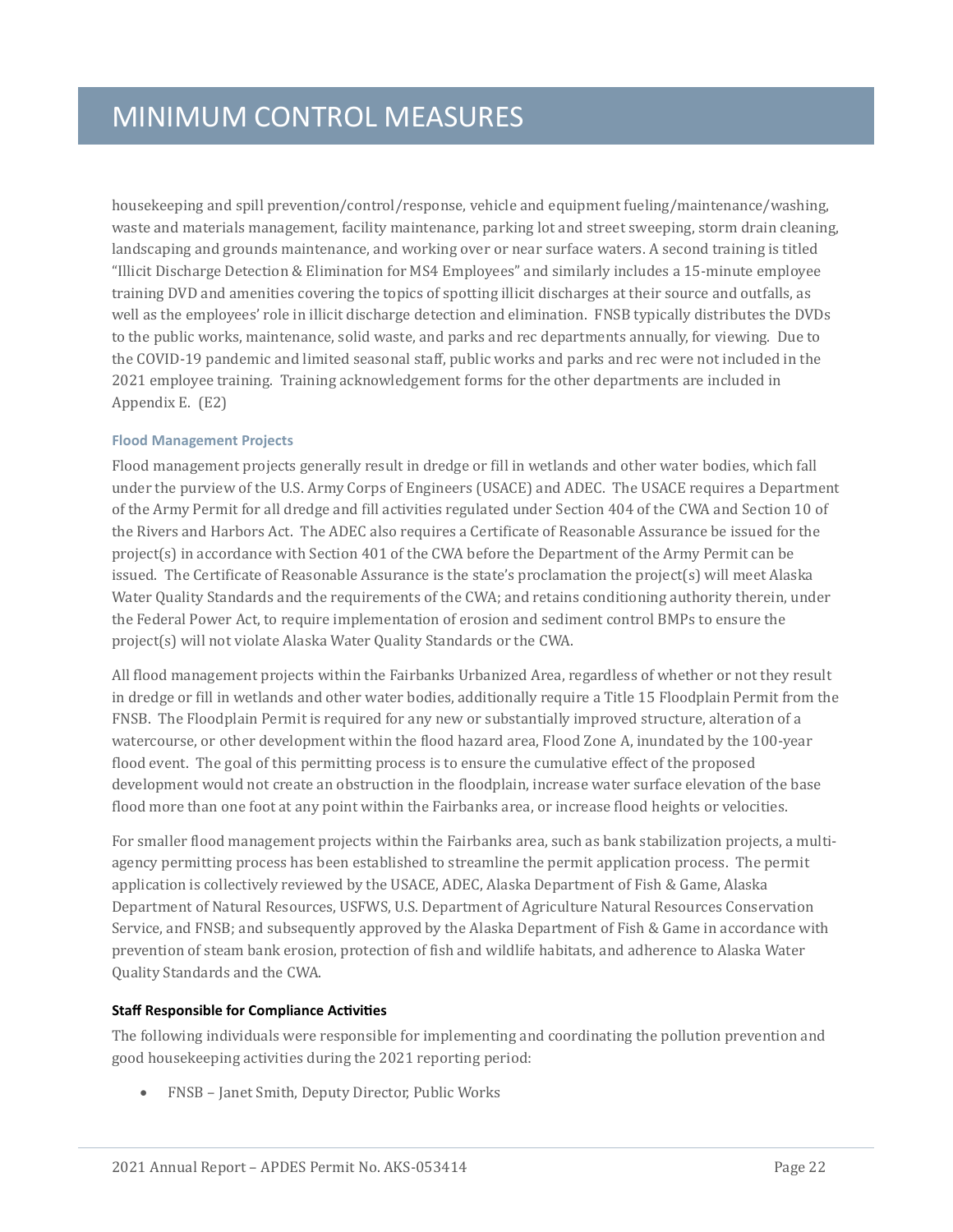#### <span id="page-26-0"></span>**Measurable Goals**

The following table details the measurable goals set forth in the FNSB's July 2014 Storm Water Management Plan and carried forward to the 2022 Plan, whether or not the goals were achieved during the current reporting period, and lists proposed changes, if any, for the next reporting period.

| <b>Measurable Goals</b>                                                                                                                                                          | <b>Achieved during</b><br>current reporting<br>period? | Proposed<br>changes for next<br>reporting period? |
|----------------------------------------------------------------------------------------------------------------------------------------------------------------------------------|--------------------------------------------------------|---------------------------------------------------|
| Continue current operation and maintenance efforts intended<br>to prevent and reduce pollutant runoff from state and<br>municipal activities for the duration of the permit term | <b>Yes</b>                                             | No.                                               |
| Annually provide employee training on storm water pollution<br>prevention for MS4 operations                                                                                     | Yes                                                    | No.                                               |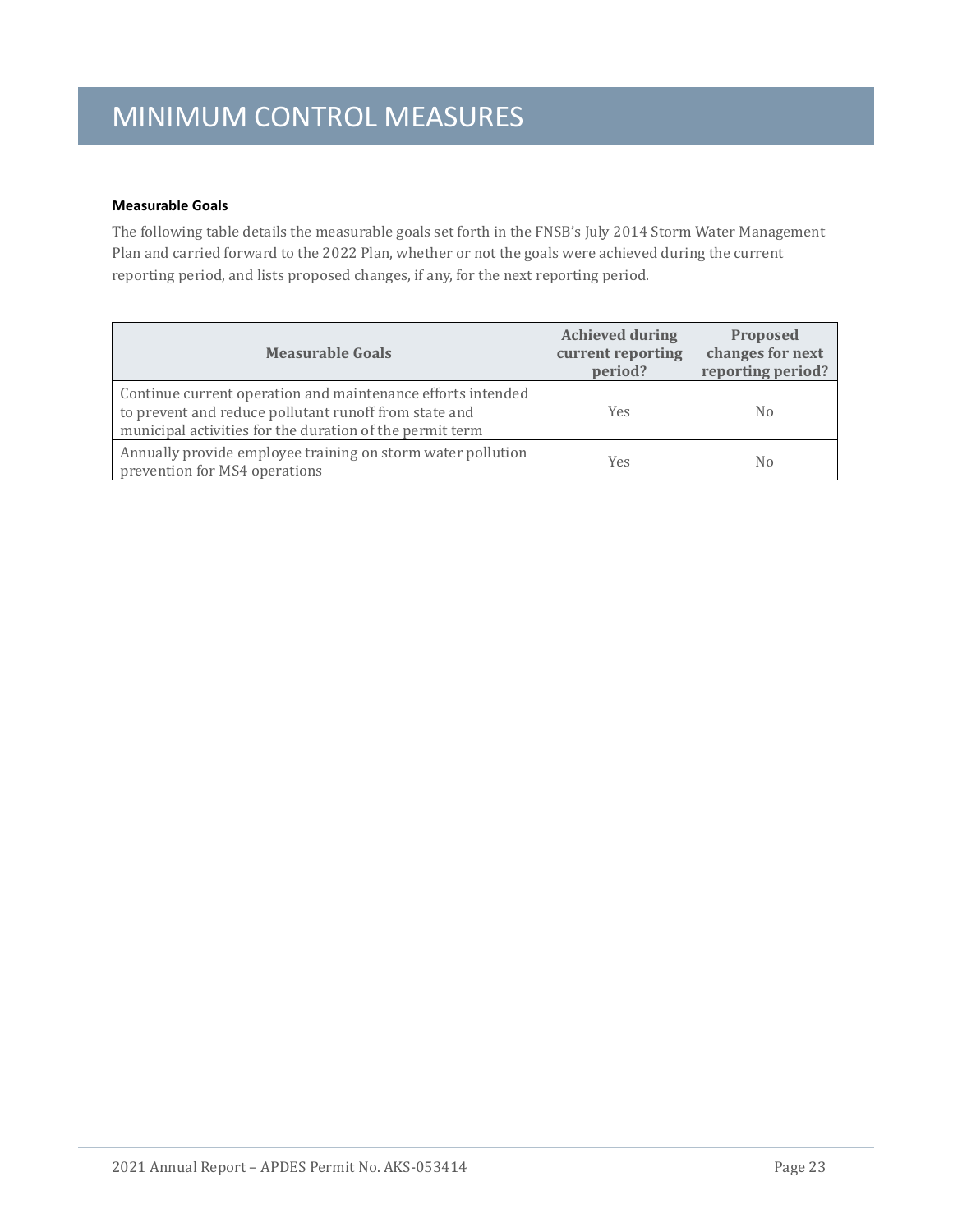### 4.1 OUTFALL MONITORING

### <span id="page-27-0"></span>4.1 Outfall Monitoring

The FNSB has not had the need to conduct water quality monitoring. If there becomes a need for FNSB to conduct water quality monitoring, the Fairbanks Permittees and the FNSB updated the Quality Assurance Project Plan (QAPP) in December 2019 to meet the requirements of the permit. A copy of the QAPP is included in Appendix F.